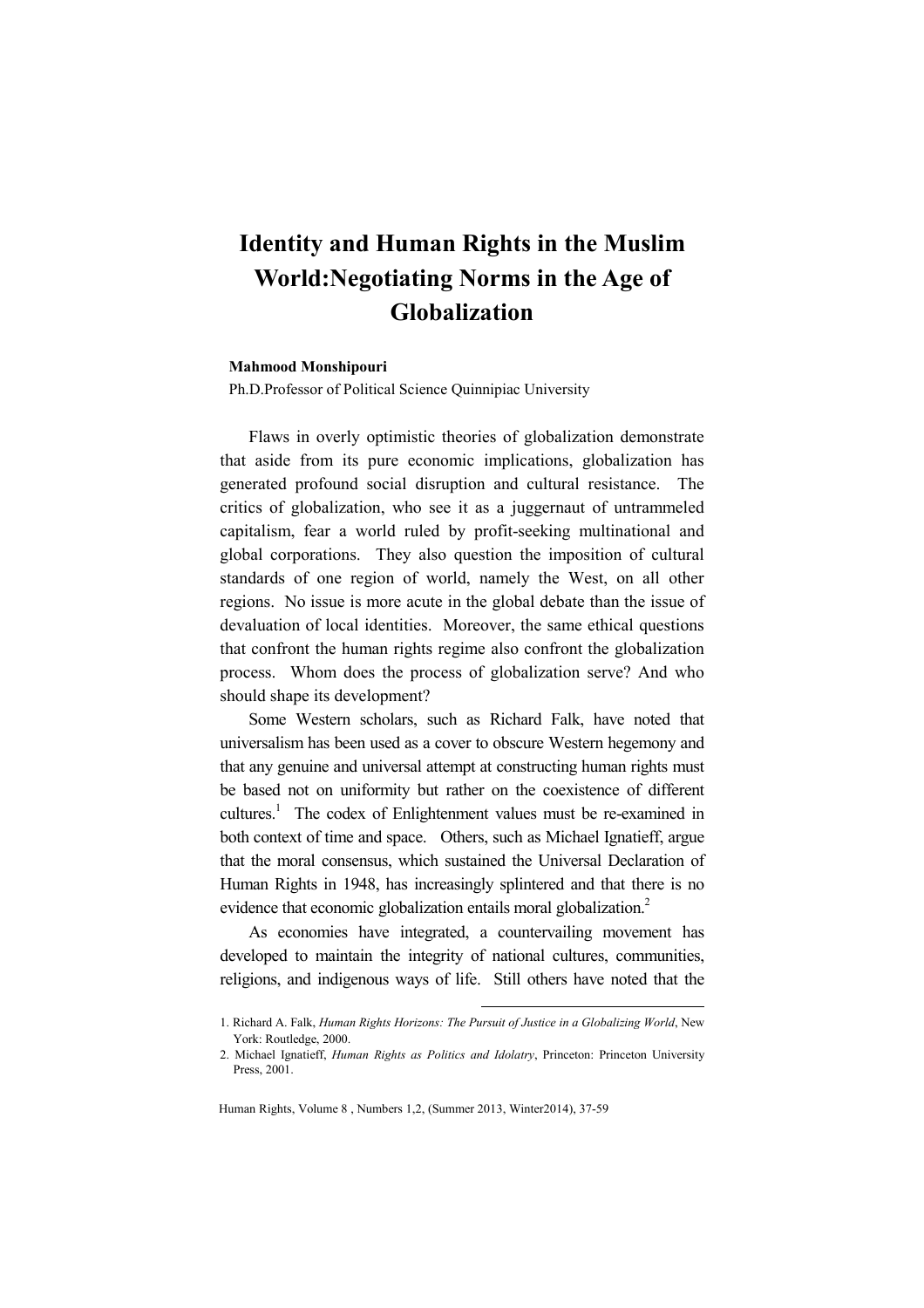growth of supra-territorial spaces and interests has facilitated the development of many non-territorial communities based on class, gender, racial, and religious identities.<sup>1</sup> This rise in cosmopolitan bonds, however, should not mask the right to cultural preservation and continuity.

The issue of constructing identity (contextual or relational) in an evolving world of mass education and communications merits a particular attention. The right of Muslims to cultural specificity must arguably become an indispensable feature of universality. Claims of universality of human rights need to be negotiated and challenged within the internal discourse of contemporary Muslim societies. To create common values and norms through dialogue and debate appears to be the most sustainable form of enhancing human rights.

In many Muslim countries revolution is highly unlikely and outside intervention is widely regarded as illegitimate. Patriarchal structure of some Muslim societies—not Islam—account for some of the fundamental barriers to women's rights. The convergence between certain Islamic and internationally recognized norms in some Muslim countries (e.g., Iran) on matters relating to negotiating culture and human rights has gained more public appeal than focusing on distinct or profound differences between Western and Muslim worlds. This paper argues that without denying the value of universal rights, we must rethink universalism in an attempt to reach a common ground with other civilizations and cultures on what constitutes universality. In this basic sense, both Enlightenment laws and Islamic laws deserve equal respect and scrutiny.

Before assessing the validity of the proposition of moral equivalency, two general questions need to be raised. First, how identity is shaped and reconstructed within the context of globalization? Secondly, how would the Muslim world's cultural and epistemological pluralism affect the identity of Muslims?

# Identity and Human Rights Discourse

Asserting and reconstructing one's identity in today's global community need not be construed as denying common or shared values; rather, identity must be seen as a form of recognition through

<sup>1.</sup> Jan Aart Scholte, Globalization: A Critical Introduction, New York: St. Martin's Press, 2000.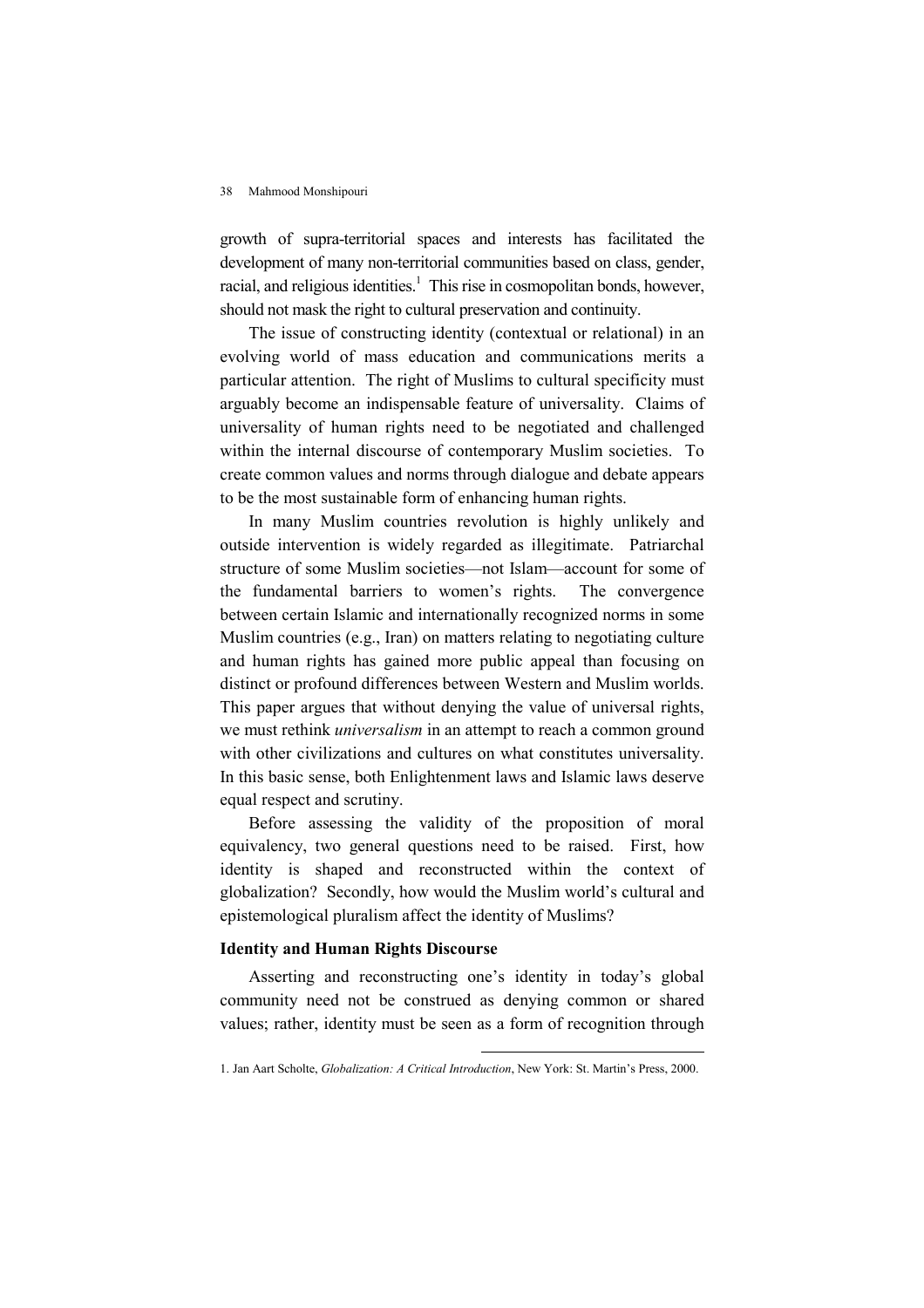difference. This recognition is based on respect and concern for diversity and tolerance. The global era has presented both the individuals and communities with new challenges. The individual members of the national communities increasingly find themselves "living in an age of both harmonization and dissonance."<sup>1</sup> Under such circumstances, the real question is how to balance the need for identity with the desire for universality. The latter relates to the basic notion of what it means to be human in our modern times. There is the need to belong to a community that accepts and recognizes the individual and within which he/she may be easily understood.<sup>2</sup>

 The dynamics of globalization and its impact on religious faith revolve around the issues of legitimacy, identity, cultural integrity, and psycho-cultural influences and disorientation. Arguably, the main threat to religious faith in a globalizing world is the commodification of everyday life. $3$  What renders faith or religious commitment problematic in such a context is that everyday life has become part of a global system of exchange of commodities, one which is not easily influenced by political leaders, intellectuals, or religious leaders.<sup>4</sup> In fact, the impacts of globalization on daily life of people have become entirely unpredictable and uncertain.

Islamic resurgence has indeed become an issue of the reconstruction of the Muslim self in the context of globalization. This development has spurred a lively debate in the Muslim world over the relationship of Islam, human rights, and democracy. Pluralism and religious freedom are integral to Islamic values and lie at the heart of Muslim societies. The basis of this religious freedom in Islam is the categorical Qur'anic assertion (Sura 2:256), "there is no compulsion in religion (la ikraha fi al-din).<sup>5</sup> Islam has accommodated in its worldview the religious values and traditions that came before it.

<sup>1.</sup> Amin Maalouf, In the Name of Identity: Violence and the Need to Belong, New York: Arcade Publishing, 2000, p. 93.

<sup>2.</sup> Ibid., p. 96.

<sup>3.</sup> S. R. Ameli, "Cultural Globalization and Muslim Identity," in M.S. Bahmanpour and H. Bashir, eds., Muslim Identity in the 21st Century: Challenges and Modernity, London: Institute of Islamic Studies, 2000, pp. 151-170; see p. 160.

<sup>4.</sup> Ibid., p. 160.

<sup>5.</sup> Mahmoud M. Ayoub, "Islam and the Challenge of Religious Pluralism," Global Dialogue, Vol. 2, No. 1, Winter 2000, pp. 53-64; see p. 63.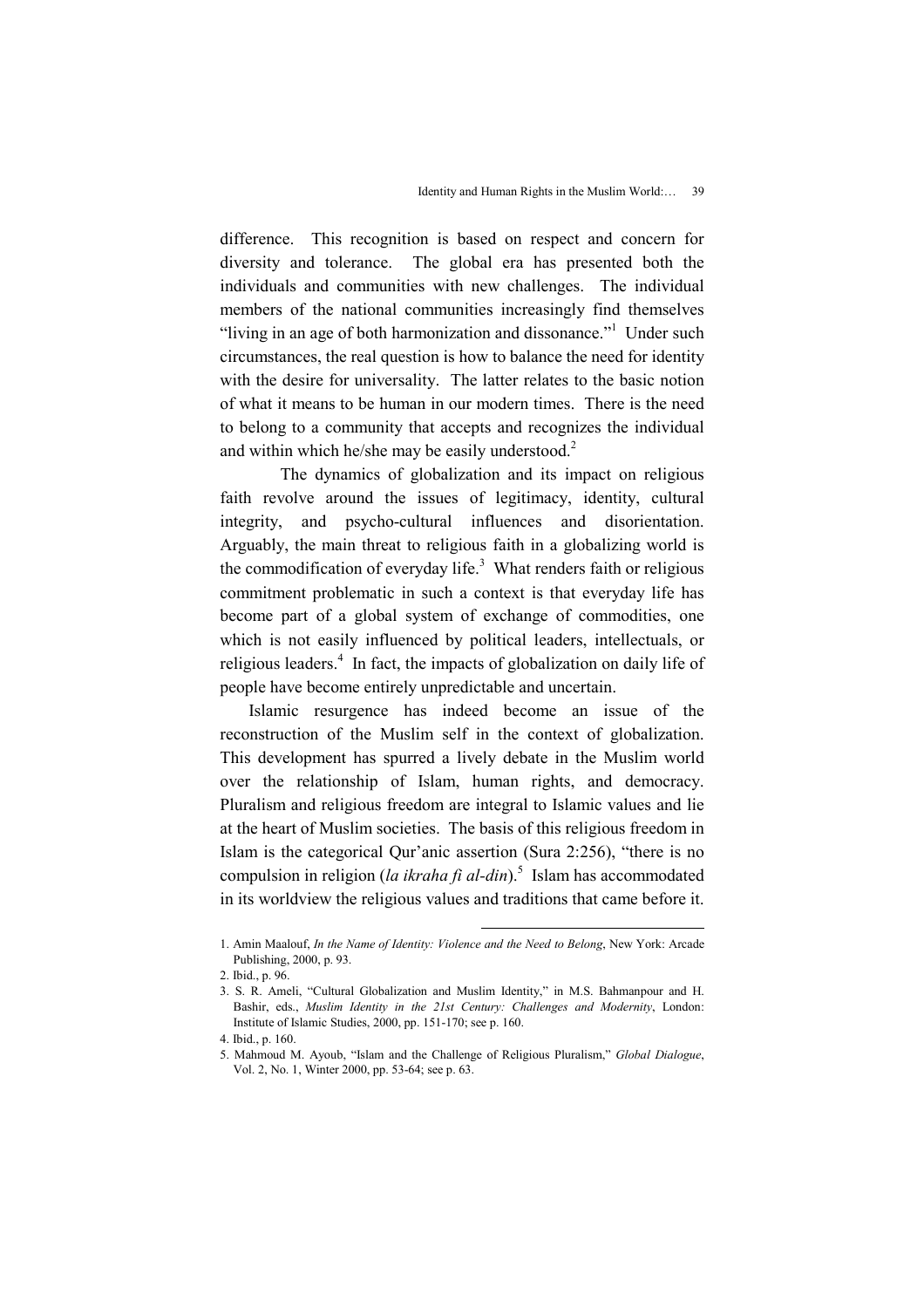Viewing Islam as a universal attitude, Mahmoud M. Ayoub writes that "Islam applies to any human beings or human communities that profess faith in the one God and seek to obey God in all they do and say. It is in this sense that the Qur'an speaks of Noah, Abraham, Moses and Jesus and his disciples as Muslims."<sup>1</sup>

Islam as such has inherited social justice, monotheism, and community from indigenous faiths such as Judaism, Christianity, and Zoroastrianism. $2$  Islam has established equality before the law with absolute right to access to courts for all people regardless of their race, gender, and religion or creed. Islam has also recognized the right of local communities of different cultures to maintain their own courts and laws, thus safeguarding the rights of non-Muslims (dhimmis) living in Muslim countries. This policy, known as "Millat System," has been practiced for many centuries in the Muslim world.<sup>3</sup> Additionally, non-Muslims have the right of access to the Islamic courts.

As a source of ethical teachings and moral codes of conduct, the Shari'a law has always been regarded as a comprehensive code of life. Yet the Shari'a-based legal system has evolved into dynamic patterns of jurisprudence and governance, largely because of the emergence of several equally credible schools of law within it. Under the repressive ruling elites, however, some of the *Shari'a* schools have been applied to construct a legal system conducive to the totalitarian political regimes.<sup>4</sup>

Today, some Muslim societies increasingly manifest pluralistic features, both ideologically and culturally. This pluralism has opened their communities to a noticeable degree of criticism and selfevaluation—a condition essential to any meaningful cross-cultural dialogue.

The internal debate over the relationship between Islam, the state,

<sup>1.</sup> Ibid., p. 62.

<sup>2.</sup> Mustafa Malik, "Islam's Missing Link to the West," Middle East Policy, Vol. X, No. 1, Spring 2003, pp. 121-134; see p. 133.

<sup>3.</sup> Ali Mohammadi, "The Culture and Politics of Human Rights in the Context of Islam," in Ali Mohammadi, ed., Islam Encountering Globalization, New York: RoutledgeCurzon, 2002, pp. 111-130; see p. 118.

<sup>4.</sup> Maimul Ahsan Khan, Human Rights in the Muslim World: Fundamentalism, Constitutionalism, and International Politics, Durham, North Carolina: Carolina Academic Press, 2003, p. 97.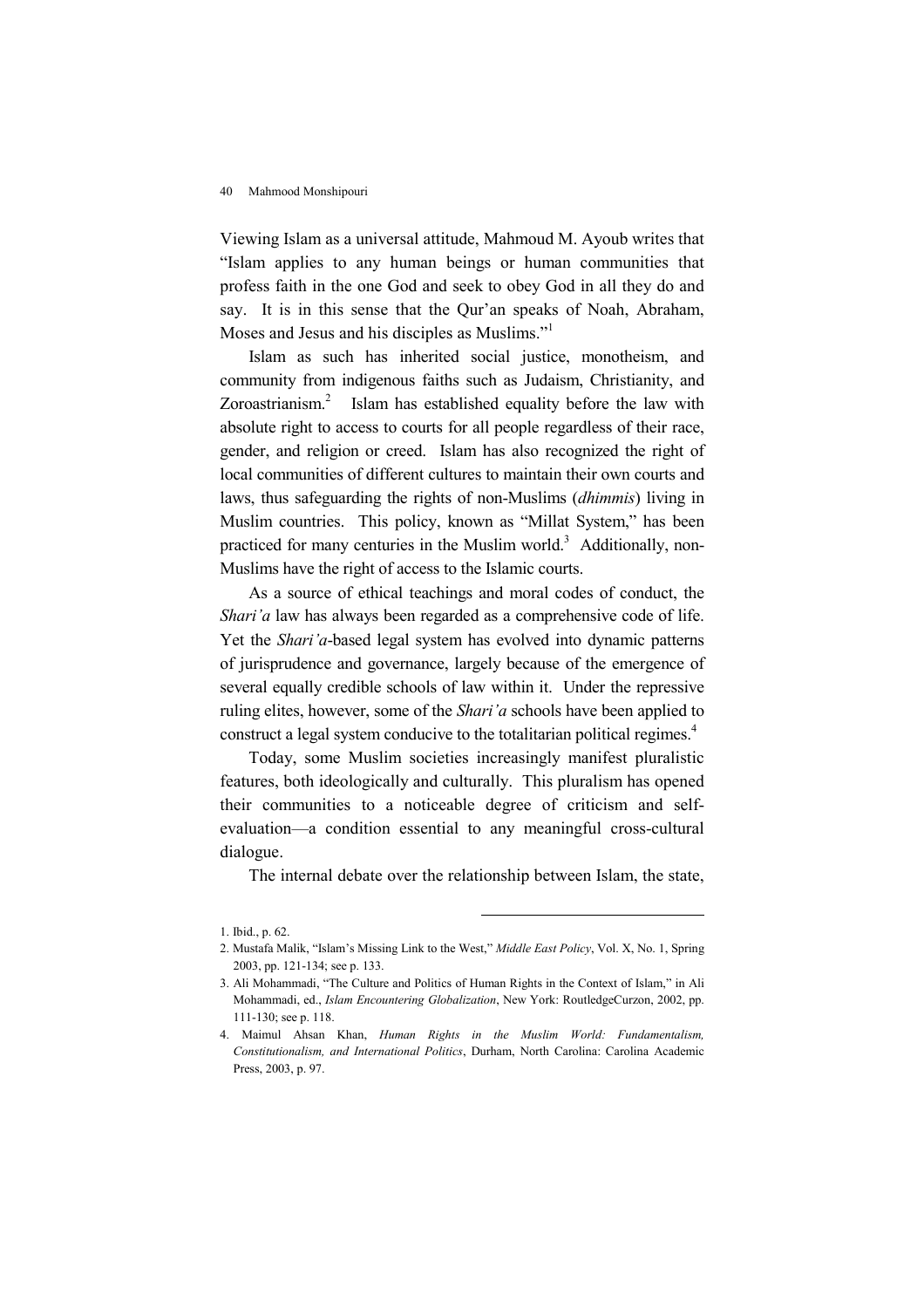democracy, and human rights gets to the core of the identity issue within the Muslim world. Some Muslim scholars have noted that Shari'a is not the whole of Islam but instead it is an interpretation of its fundamental sources.<sup>1</sup> Others, such as Fatima Mernissi, a feminist and founding member of the Moroccan Organization for Human Rights, points out that Islamic ideas and traditions provide rich foundations for ideas of gender equality and the human rights of women.<sup>2</sup> Still others have written of the pragmatic humanitarianism of Islam, arguing that some reconciliation between the traditional Shari'a and the modern idea of human rights could be conceivably achieved based on such well established Islamic pragmatism.<sup>3</sup>

 Since the Muslim world represents a multi-polar universe of Islamic as well as intellectual thinking and since no one center of Islamic thought dominates the entire Muslim world, it is essential to refer to several schools of thoughts. The democratization of information has generated as much interest in the issue of legitimacy and human rights as in local identities, values, and traditions. Demographic and social dynamics, as illustrated by the rise of youth and women's movements, have expanded political participation and the demand for democracy. The growth of Islamism at the same time has led to the revival of traditional values and institutions. An examination of the internal power struggle among four groups (conservatives, neoconservatives, reformists, and secular Muslims) helps illuminate the prospects for adoption of human rights in the Muslim world.<sup>4</sup>

Islamic conservatives. Islamic conservatives look to both the classical and medieval periods of Islam for their worldviews. They see Islam as an immutable religion that transcends time and space. Conservatives adopt a communitarian outlook that regards the

<sup>1.</sup> Abdullahi Ahmed An-Na'im, Toward an Islamic Reformation: Civil Liberties, Human Rights and International Law, Syracuse: Syracuse University Press, 1990.

<sup>2.</sup> Fatima Mernissi, Islam and Democracy: Fear of the Modern World, London: Virago, 1992.

<sup>3.</sup> Louay Safi, "Human Rights and Islamic Legal Reform," http://home.att.net/~1.safi/articles/.

<sup>4.</sup> The classification of this group is based on the study by Mir Zohair Husain, Global Islamic Politics, 2nd edition, New York: Longman, 2003. This section is also drawn from my recent essay entitled, "The Politics and Practice of Human Rights in the Muslim World," Global Dialogue, Vol. 6, No. 1, Winter/Spring 2004, pp. 67-78.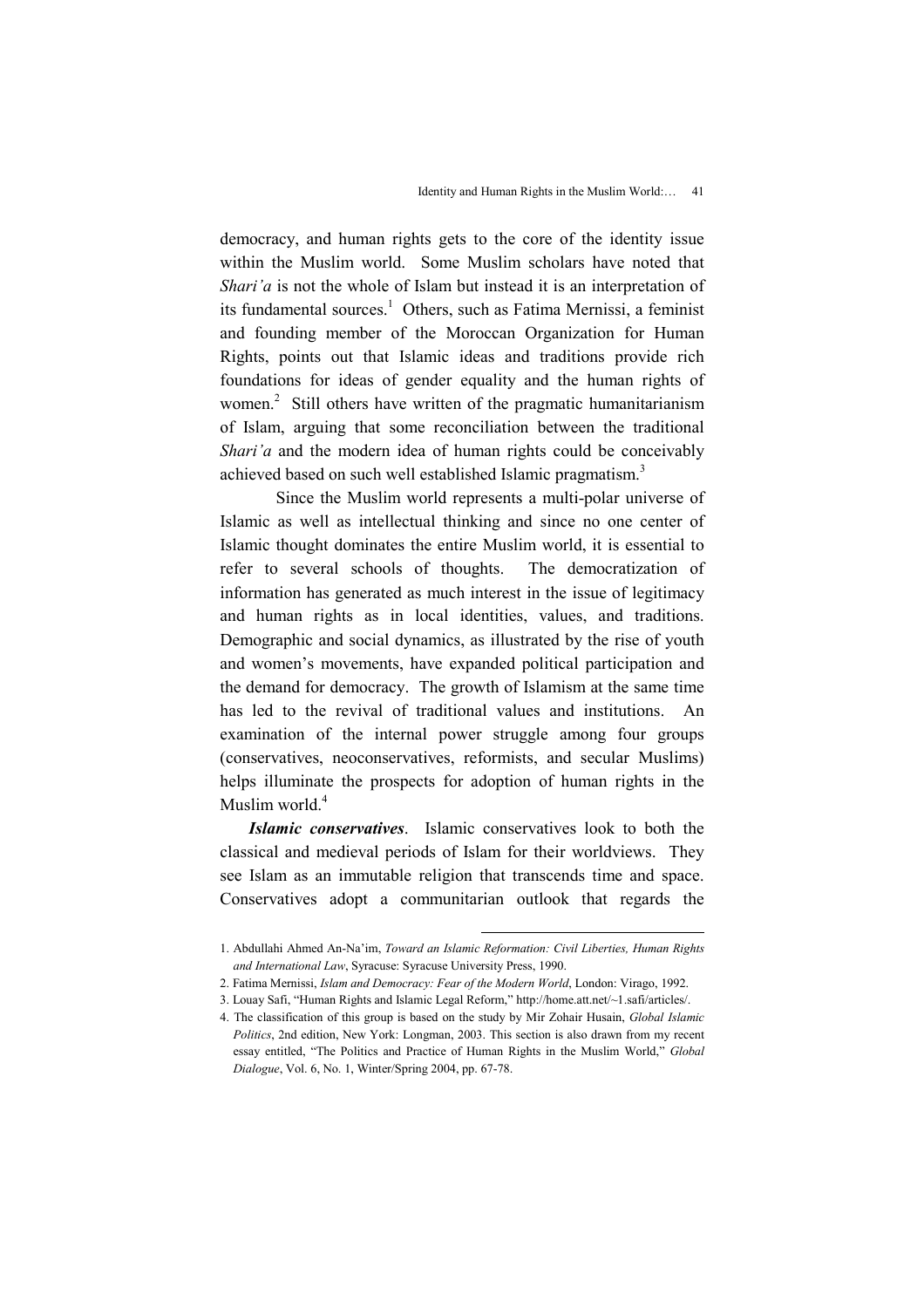individual as part of the community or a group, to which he or she owes certain obligations. The conservatives' emphasis on drawing boundaries around the community is expressed not only in dress code and veiling *(hijab)* and the repression of women's sexuality, but also in the proclamation of a different way of life and of a transformation of mind by bringing the faithful back to the proper practice of the faith and tradition. For Islamic conservatives, hijab is a symbol for the defense of the faith, family integrity, Islamic and communal identity, and solidarity.

They view the Western world's advocacy of human rights as a modern agenda by which the West hopes to establish its complete hegemony over the Muslim world. They have vehemently objected to several articles of the Universal Declaration of Human Rights (UDHR), including Articles 16 and 18, which deal with equality of marriage rights and freedom to change one's religion or belief, respectively. Conservatives object to the provisions on women's rights, questioning the equality of gender roles, obligations, and judgments. Islam, they argue, prohibits the marriage of a Muslim woman to a non-Muslim man. Apostasy (ridda) is forbidden, and it is punishable by death.

Conservatives call into question the idea of natural reason as an independent source of ethical knowledge. According to conservatives, following past traditions (taqlid) and returning to established norms in times of crisis are two cardinal rules of Islamic orthodoxy.<sup>1</sup> This group included Qayam-ud-Din Muhammad Abulbari (1878-1926), Ahmad Raza Khan Barelvi (1856-1921), Haji Imdadullah (1815- 1899), Mahmud al-Hasan (1850-1921), and Sayyid Kazem Shariatmadari (1905-1986).<sup>2</sup>

Islamic Neoconservatives. Within the Islamic thought and context, the traditions of Salafism (al-Salafiyya) and Wahhabism have urged believers to return to the pristine, pure, and unadulterated form of Islam practiced by Muhammad and his companions. These traditions are

<sup>1.</sup> John L. Esposito, Islam: The Straight Path, New York: Oxford University Press, 1988, pp. 179-180.

<sup>2.</sup> Mir Zohair Husain, Global Islamic Politics, Second Edition, New York: Longman, 2003, pp. 129-130.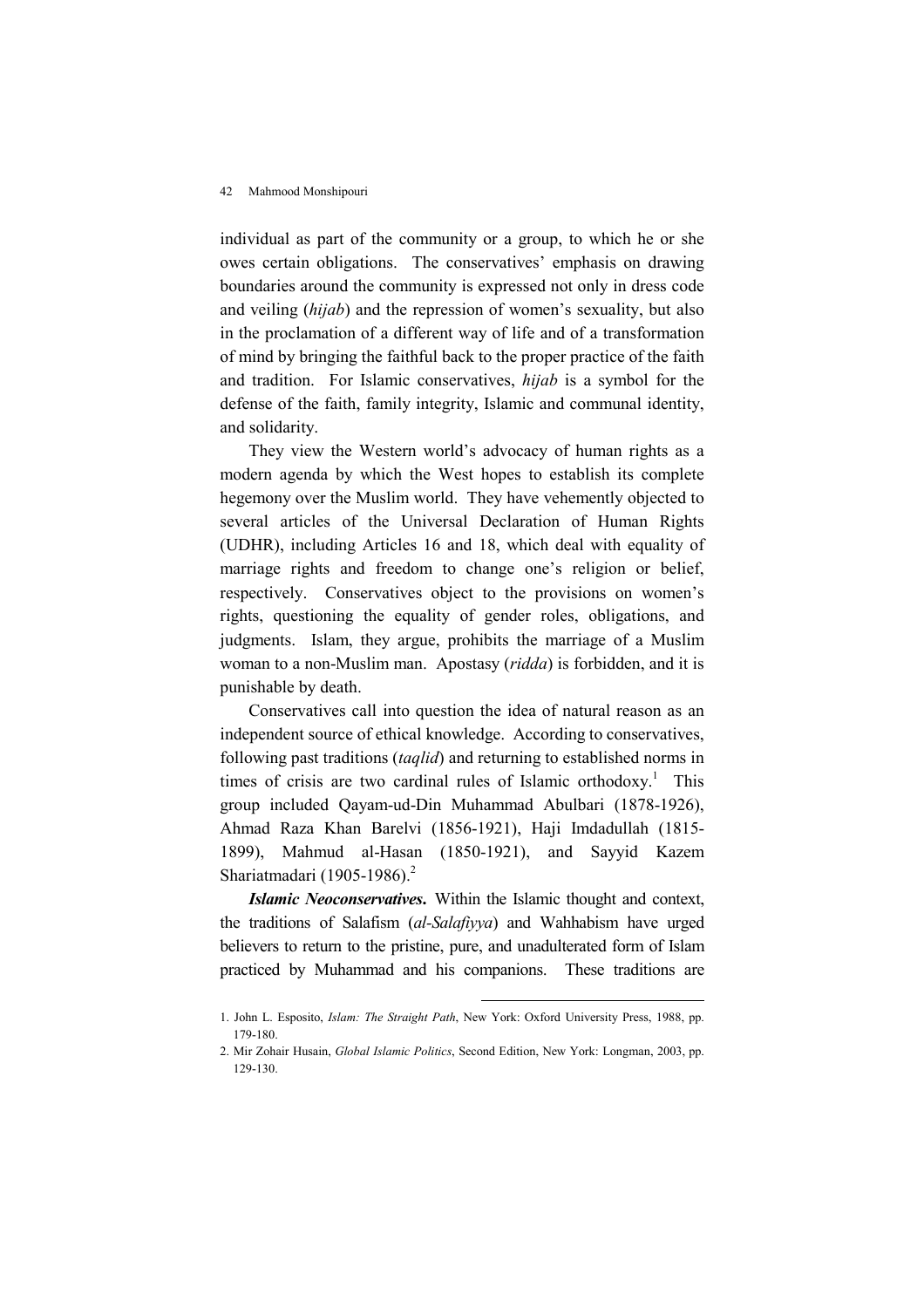known for their "intolerance toward any perceived deviation from the dogmatic interpretation of Islam that [they] preach."<sup>1</sup>

The proponents of these traditions, who may be characterized as radical as well as ultra-orthodox Islamic groups, are critical of modern, secular Western ideas, practices, and institutions that are contrary to Islam. They are also opposed to the doctrine of *taqlid* whereby legal rulings of one or more schools of Islamic jurisprudence are unconditionally followed. These groups advocate *ijtihad*—that is, Islamic reasoning in matters relating to Islamic law.

Some members of neoconservatives, also know as neofundamentalists, place greater stress on mores and purity; they are less concerned with the immediate capture of political power than with grass-roots activism aimed at the moral reconstruction of the individual and the gradual transformation of society into a more "Islamic" one. These groups have consistently attempted to penetrate or to takeover the institutions of civil society; they have shown more conservative approaches toward the issue of women's role in society. $2$ 

Other members, in contrast, tend to pursue an ultimate goal: "to establish an Islamic state based on the comprehensive and rigorous application of the *Shari'a*."<sup>3</sup> The members of this group are not drawn exclusively from the ranks of the ulama (Islamic scholars). They regard the conservative approach, as represented by the orthodox ulama, as unrealistic, and they oppose modernist Islamic groups that emulate Western ideas, practices, institutions that neoconservatives regard as alien to Islam.<sup>4</sup> Neoconservatives see human rights as a hegemonic instrument of the Western world that, if adopted, would lead to moral decay of Islamic societies. With some reservations, the Taliban movement in Afghanistan may arguably be seen as an extreme manifestation of neofundamentalism of a sort.<sup>5</sup>

<sup>1.</sup> Guilain Denoeux, "The Forgotten Swamp: Navigating Political Islam," Middle East Policy, Vol. IX, No. 2, June 2002, pp. 56-81; see p. 60.

<sup>2.</sup> Ibid., pp. 66-67.

<sup>3.</sup> Mir Zohair Husain, op. cit., pp. 125-130.

<sup>4.</sup> Ibid., p. 93.

<sup>5.</sup> Guilain Denoeux, op. cit., p. 67.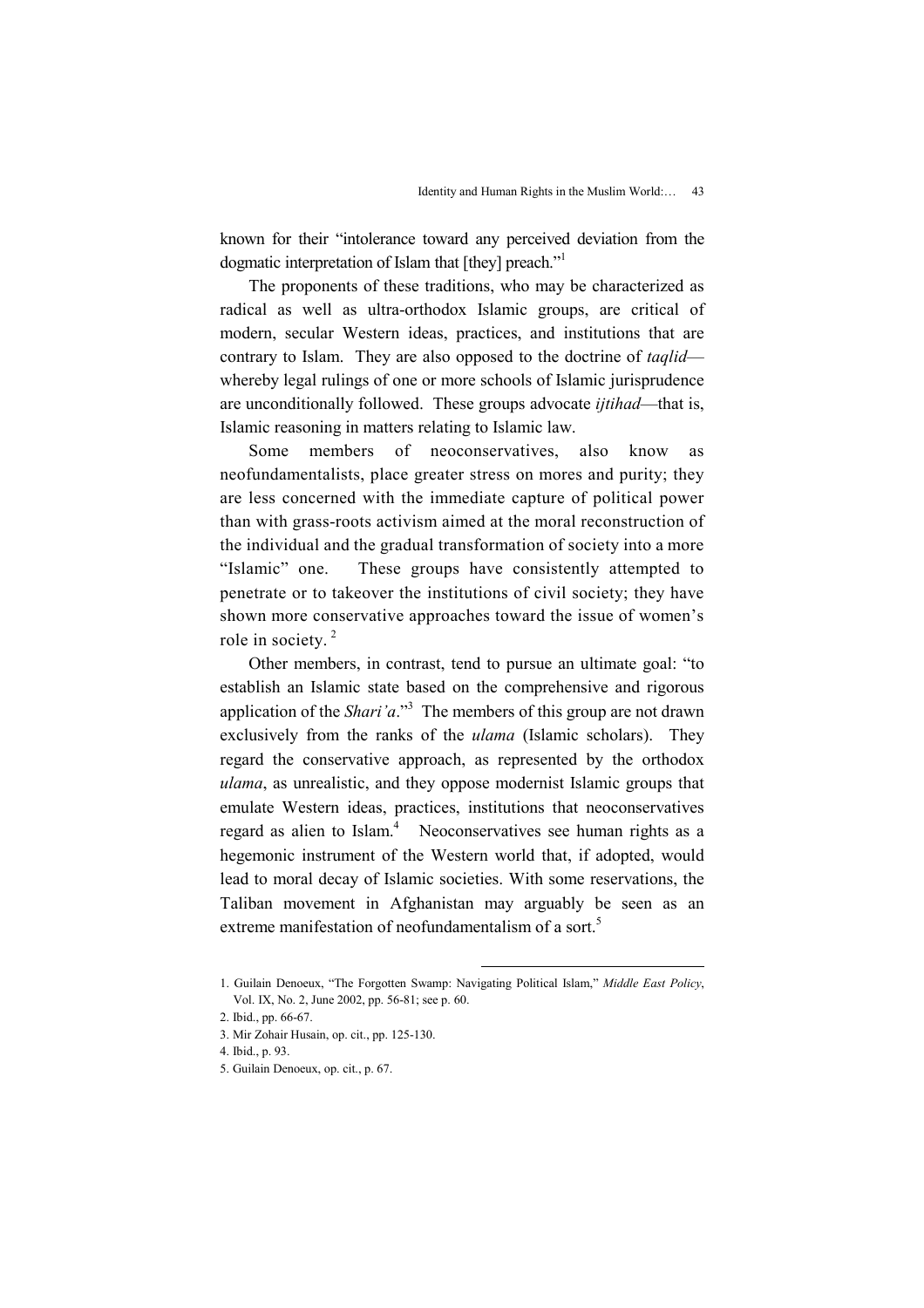Islamic neoconservatives see the principal reasons for the Muslim world's decline in colonialism, neocolonialism, and disunity within the Muslim world. They emphasize a constitution that is Islamic. Most of them have come to accept Western parliamentary democracy and its corollary "popular sovereignty."<sup>1</sup> The neoconservative leadership generally consists of Islamic scholars and activists. Examples include, among others, Sayyid Abul A'la Maududi (1903-1979), Hassan al-Banna (1906-1949), and Sayyid Qutb (1906-1966).

Islamic Reformists: Islamic reformists, in contrast, are receptive to non-Islamic ideas, practices, and institutions. They stress the continuity of basic Islamic traditions along with the material progress that they deem necessary for human and economic transformation within an Islamic framework. Reformists believe that *Shari'a* is historically conditioned and needs to be reinterpreted in light of the changing needs of modern society. Reformists refer to the 1990 Cairo Islamic Human Rights Declaration as a document that brings the Muslim world closer to certain articles of the Universal Declaration of Human Rights, making it possible to promote intercultural dialogue with the West over the general themes of human rights. $2$ 

Some reform-minded observers even see in Islamic mystical belief system a type of ideology in sync with universal values. Within the context of the Islamic ecosystem, Ali Paya argues, there exists a certain type of belief system, known as mysticism, which emphasizes such basic values as freedom, tolerance, equity, responsibility, love, and respect for all earthly manifestations of God.<sup>3</sup>

To advance the idea that Western and Muslim traditions share commonalities in their thinking related to freedom of conscience and religious liberty, Abdulaziz A. Sachedina demonstrates that "the Western notions of natural law and conscience are present in the spiritual and ethical utterances and presuppositions of the Qur'an ...

<sup>1.</sup> Mir Zohair Husain, op. cit., p. 128.

<sup>2.</sup> Ali Mohammadi, "The Culture and Politics of Human Rights in the Context of Islam," in Ali Mohammadi, ed., Islam Encountering Globalization, op. cit., pp. 111-130; see p. 114.

<sup>3.</sup> Ali Paya, "Muslim Identity and Civil Society: Whose Islam? Which Society?," in M.S. Bahmanpour and H. Bashir, eds., Muslim Identity in the 21st Century: Challenges and Modernity, London: Institute of Islamic Studies, 2000, pp. 105-124; see pp. 119-120.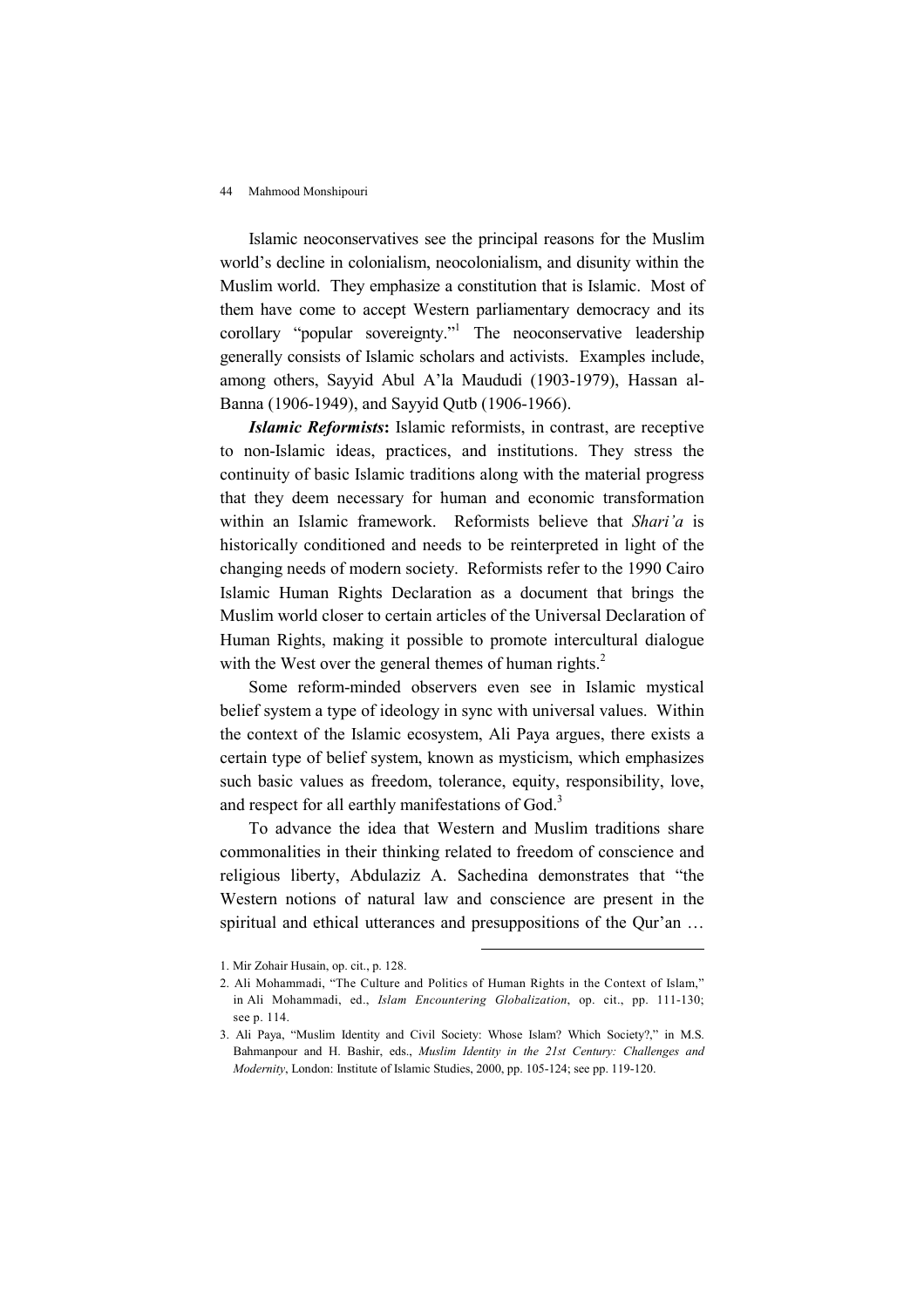that in the notion of fitra (innate disposition) and qalb (the heart) we have the constitutive elements of Western notion of synderesis and conscience "

On the position of women within Islamic societies, reformists argue that hijab empowers women, allows them increased physical mobility and, therefore, more access to power and space, and, more significantly, protects them within their own socio-cultural milieus. To the extent that Muslim women have actively chosen to veil as an expression of their own sexual, religious, and national identity, viewing hijab as a symbol of their subjugation is fundamentally flawed. $2$  In the androcentric societies, where cultural control by male elites has significantly restricted such mobility, the problem of suppressing women's freedom of movement and speech has much to do with the patriarchal institutions.

In recent years, Iranian women have negotiated concrete gains from the Islamic Republic in such matters as divorce, marriage, alimony, and child support. They have seen little reason to regard the system as inherently opposed to their interests.<sup>3</sup> Ziba Mir-Hosseini demonstrates how women's struggles in the course of these negotiations have produced a modicum of legitimacy and satisfaction. She argues that "one neglected and paradoxical outcome of the rise of political Islam in the 1970s has been to help create a space within which Muslim women can reconcile their faith with their feminism."<sup>4</sup> Within the context of Iranian politics, Mir-Hosseini insists, feminist readings of the Shari'a have become both possible and inescapable given that Islamic sources have presented no oppositional discourse in national politics.<sup>5</sup>

Reformist concept of the Islamic state asserts that consultation (shura) by Muslim rulers with their citizenry is a requirement. They

<sup>1.</sup> Abdulaziz A. Sachedina, "Freedom of Conscience and Religion in the Qur'an," in David Little, John Kelsay, and Abdulaziz A. Sachedina, Human Rights and the Conflict of Cultures: Western and Islamic Perspectives on Religious Liberty, Columbia, SC: University of South Carolina Press, 1988, pp. 53-90; see p. 57.

<sup>2.</sup> For a broader view of this topic, see Daphne Grace, The Woman in the Muslim Mask: Veiling and Identity in Postcolonial Literature, London: Pluto Press, 2004, p. 206.

<sup>3.</sup> Salwa Ismail, Rethinking Islamist Politics: Culture, the State and Islamism, London: I.B. Tauris, 2003, pp. 175-176.

<sup>4.</sup> Quoted in Salwa Ismail, Rethinking Islamist Politics, p. 176.

<sup>5.</sup> Ibid., p. 176.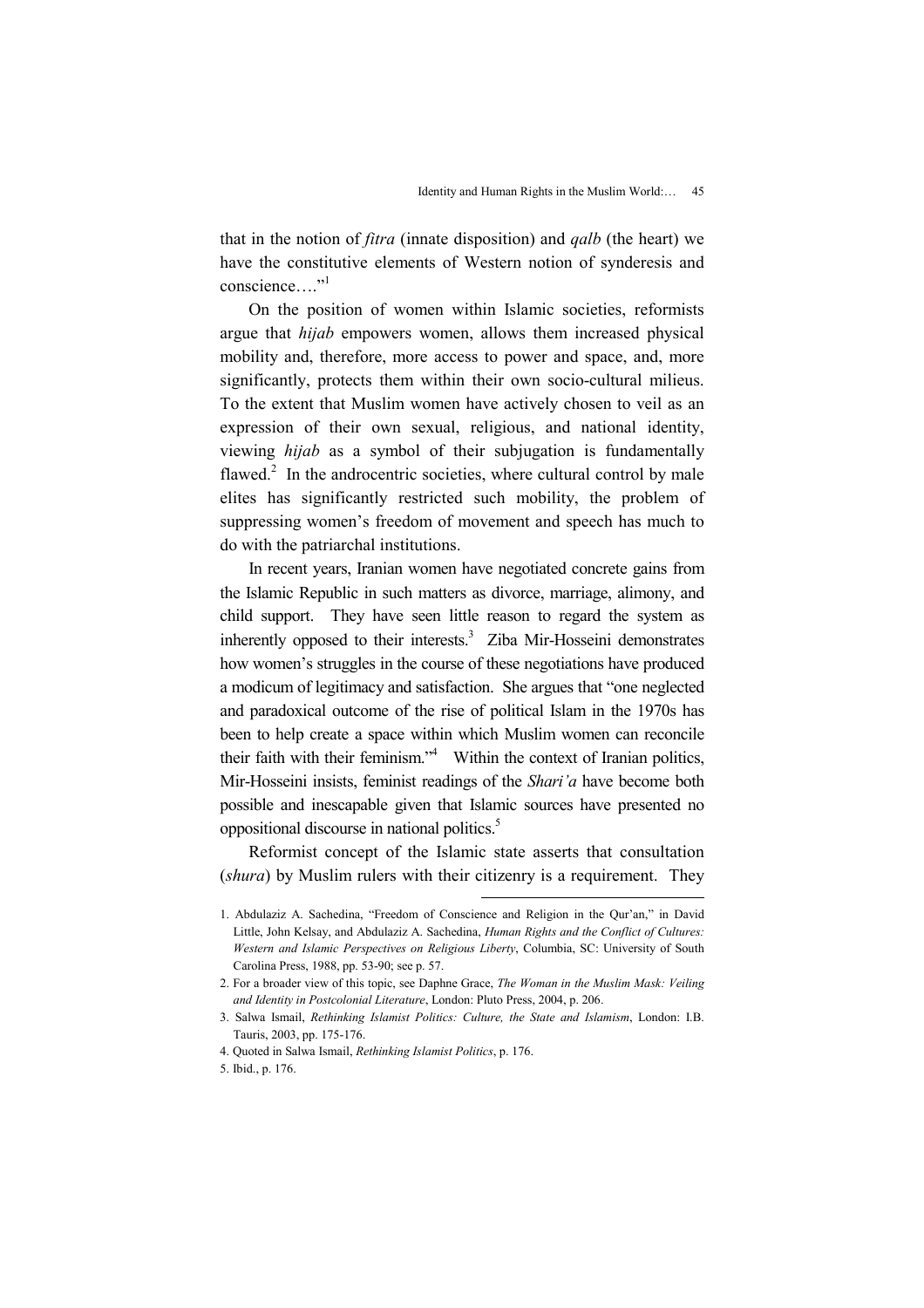invoke other democratic concepts and ethical constructs within the Islamic traditions, including *ijtihad* (independent reasoning), *ijma* (consensus of the religious scholars), and baya (holding the leaders to certain standards of accountability). These socio-ethical constructs demand democratic accountability and respect for social justice on the part of the authorities.

Some reformists have argued that divine law does not reflect the general consent of the people. Abdolkarim Soroush, an Iranian philosopher, argues that "divine legislation in Islam is said to have been discovered by a few and those discoverers think that they have privileged access to the interpretation of this law."<sup>1</sup> Having questioned the monopoly over interpretation by one group or class, Soroush argues the need for a dialogical pluralism between inside and outside religious intellectual fields.<sup>2</sup> Human rights, according to Soroush, lies outside religion and is not a solely legal  $(fiq'hi)$  intrareligious argument; rather, it belongs to the domain of philosophical theology (kalam) and philosophy in general.<sup>3</sup> Some values, he argues, cannot be derived from religion. Human rights are the case in point. The language of religion and religious law  $(fiq'h)$  is essentially the language of duties, not rights. Rights enjoy a modern primacy over duties in our times.<sup>4</sup>

By contrast, Sheikh Rached al-Ghannouchi, the leader of the Tunisian An-Nahda political party, represents a different view of reform. For Ghannouchi, the central question is how to free the Muslim community from backwardness and dependence on "the other." Reconciling Islam and modernity, according to Ghannouchi, involves introduction of democracy and freedom, both of which are not opposed to Islamic principles. For Ghannouchi, the community, not the individual, remains the ultimate reality and objective.<sup>5</sup>

<sup>1.</sup> See a summary of remarks by Abdolkarim Soroush and Charles Butterworth at the Middle East Institute, November 21, 2000, "Islamic Democracy and Islamic Governance," available at: http://www.mideasti.org/html/b-soroush.html.

<sup>2.</sup> Forough Jahanbaksh, "Abdolkarim Soroush New Revival of Religious Sciences," available at: http://www.isim.nl/newsletter/8/jahanbaksh.htm.

<sup>3.</sup> Mahmoud Sadri and Ahmad Sadri, eds., Reason, Freedom, and Democracy in Islam: Essential Writings of Abdolkarim Soroush, New York: Oxford University Press, 2000, p. 128.

<sup>4.</sup> Ibid., p. 129.

<sup>5.</sup> Abdou Filali-Ansary, Islam and Liberal Democracy: The Challenge of Secularization," Journal of Democracy, Vol. 7, No. 2, 1996, pp. 76-80; see p. 78.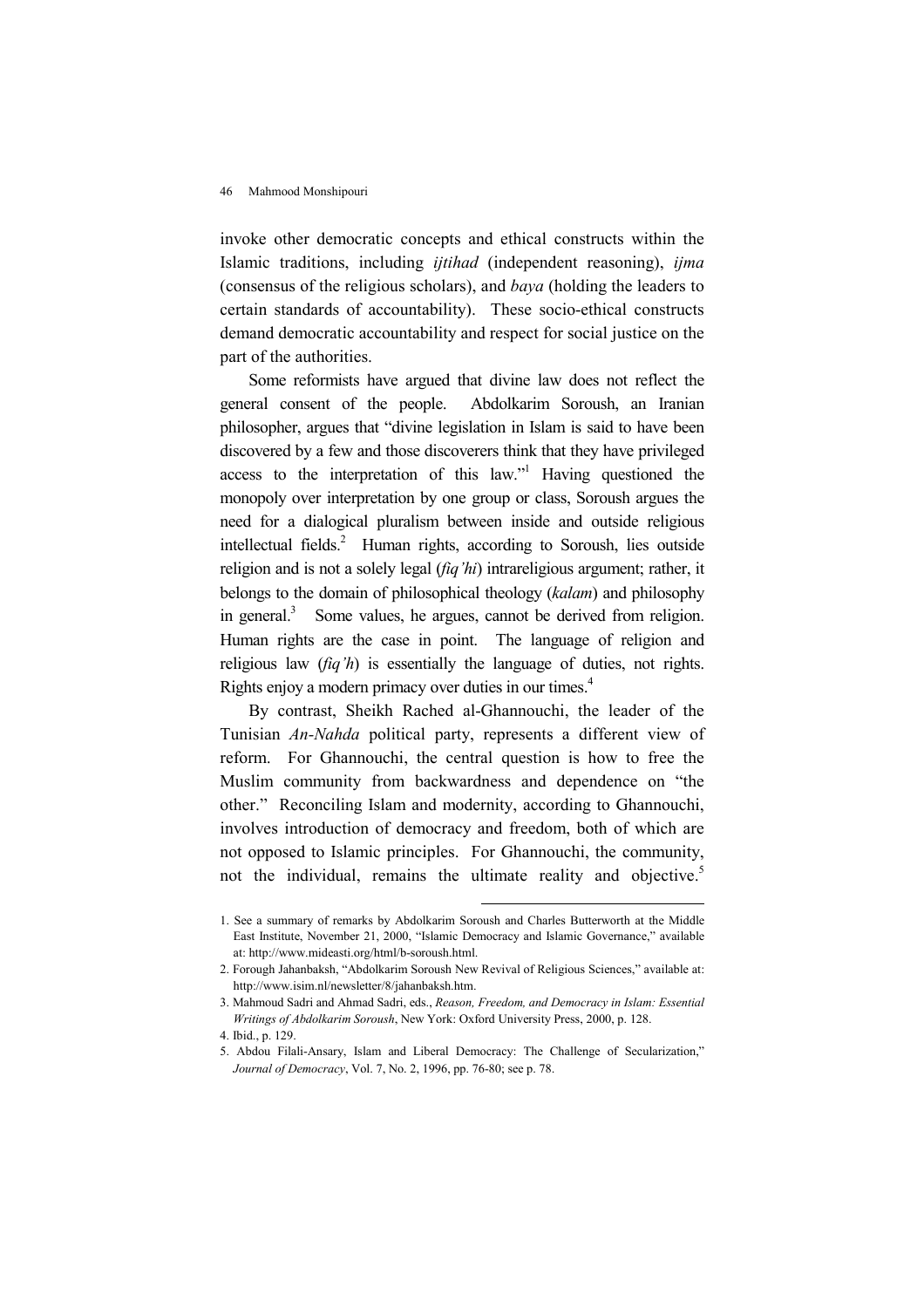Democracy and freedom of thought are tools that Muslims should use to achieve their community's goals and defend its interests.

 The ranks of Islamic modernists include Rifa'ah al-Tahtawi (1801-1873), Sayyid Jamal al-Din al-Afghani (1838-1897), Muhammad Rashid Rida (1865-1935), Muhammad Iqbal (1873- 1938), and Ali Shariati (1933-1977).<sup>1</sup> Among the contemporaries, one can refer to the President Mohammad Khatami (1997-2005—Iran), Chandra Muzafffar (Malaysia) and Nurcholish Madjid (Indonesia).

**The Muslim Secularists:** Secular Muslims look to the experiences of the secular West as guiding models in an effort to promote their country's development. Secularists often support policies and programs that are grounded in pragmatic foundations. Muslim secularists are reluctant to replace secular laws with *shari'a*. To secularists, Islamic practices, such as *shura* and *baya* have failed to uphold individual political participation and to constitute democratic accountability on the part of the governments.

In recent years, we have seen the convergence of some elements of the religious and secular women on matters relating to divorce law, child custody rights, and alimony. These reformist women, both religious and secular, have worked together to build a consensus on at least some issues, including the prevention of domestic violence and the promotion of gender equality. Since the late 1990s, these groups have participated in elections, have been active as legal staff in the Islamic courts, and have significantly contributed to the literature on women's rights in Iran. The result has been a vibrant intellectual setting imbued with flourishing ideas about universal human rights and women's rights.<sup>2</sup>

Iranian feminists—Islamic and secular—have argued that the global movements for democracy and women's rights are inextricably intertwined and that women's quest for equality and emancipation is universal rather than Western.<sup>3</sup> In opposition to the early years of the

<sup>1.</sup> Mir Zohair Husain, op. cit. p.129.

<sup>2.</sup> Mehranguiz Kar, "Women's Strategies in Iran from the 1979 Revolution to 1999," in Jane H. Bayes and Nayereh Tohidi, eds., Globalization, Gender, and Religion: The Politics of Women's Rights in Catholic and Muslim Contexts, New York: Palgrave, 2001, pp. 177-201; see pp. 198-199.

<sup>3.</sup> Nayereh Tohidi, "The Global-Local Intersection of Feminism in Muslim Societies: The Cases of Iran and Azerbaijan," Social Research, Vol. 69, No. 3, Fall 2003, pp. 851-887; see p. 860.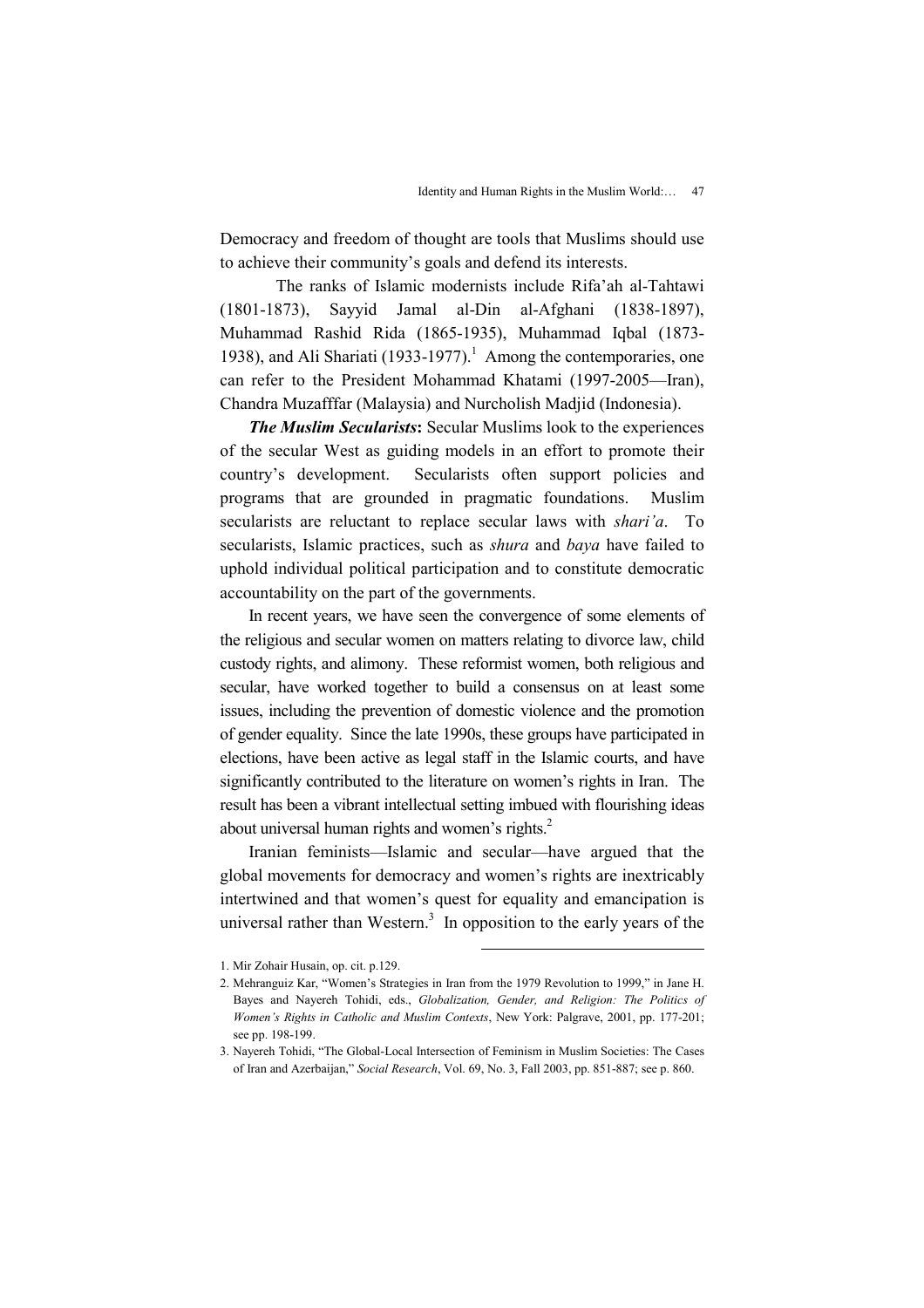Islamic Republic that emphasized a restrictive and homogeneous gender identity, Iranian women have, since the 1990s, successfully constructed more inclusive, multiple, and fluid identities based on the creative synthesis of Iran's local traditions, Islamic influences, modern aspects, and Western/global pressures.<sup>1</sup>

A new configuration of Islam, revolution, and feminisms is emerging in Iran.<sup>2</sup> Women's press in Iran has become a primary vehicle to demonstrate how secular and Islamically oriented women have reconstructed and redefined the status and role of women. A coalition of secular and Islamic feminists, some of whom became members of Majlis (parliament), has begun to work with "reformist parliamentarians to contest the codified and institutionalized privileges of men over women."<sup>3</sup>

After winning the 2003 Nobel Peace Prize, Shirin Ebadi, who is known as a secular Muslim feminist, noted that "the Qur'an does not contradict human rights. It is not Islam that is responsible for the failure to honor human rights, but the corrupt regimes in Muslim countries, which to my regret use religion as a justification for their illegitimate governments."<sup>4</sup> Supporting reformed Islam, Ebadi has argued that human rights abuses throughout the Muslim world are politically contingent acts perpetrated by state elites, facilitated by a patriarchal culture, and reinforced by Islamic extremists—all in the name of Islam.<sup>5</sup>

As ardent exponents of modernization, secularists have at times appeared as effective populist politicians (Mohammad Ali Jinnah and Zulfiqar Ali Bhutto of Pakistan, Anwar Sadat of Egypt, and Saddam Hussein of Iraq). Current secular leaders of the Middle East and North Africa, including King Abullah (Jordan), King Hussein II

<sup>1.</sup> Ibid., p. 862.

<sup>2.</sup> Afsaneh Najmabadi, "Feminism in an Islamic Republic: Years of Hardship, Years of Growth," in Yvonne Yazbeck Haddad and John L. Esposito, eds., Islam, Gender, and Social Change, New York: Oxford University Press, 1998, pp. 59-84; see p. 60.

<sup>3.</sup> Valentine M. Moghadam, Modernizing Women: Gender and Social Change in the Middle East, second edition, Boulder, CO: Lynne Rienner Publishers, 2003, p. 218.

<sup>4.</sup> Quoted in International Iran Times, October 17, 2003, pp. 1 and 3.

<sup>5.</sup> For further discussion on this subject, see Mahmood Monshipouri, "The Road to Globalization Runs Through women's Struggle: Iran and the Impact of the Nobel Peace Prize," World Affairs, Vol. 167, No. 1, Summer 2004, pp. 3-14; see p. 6.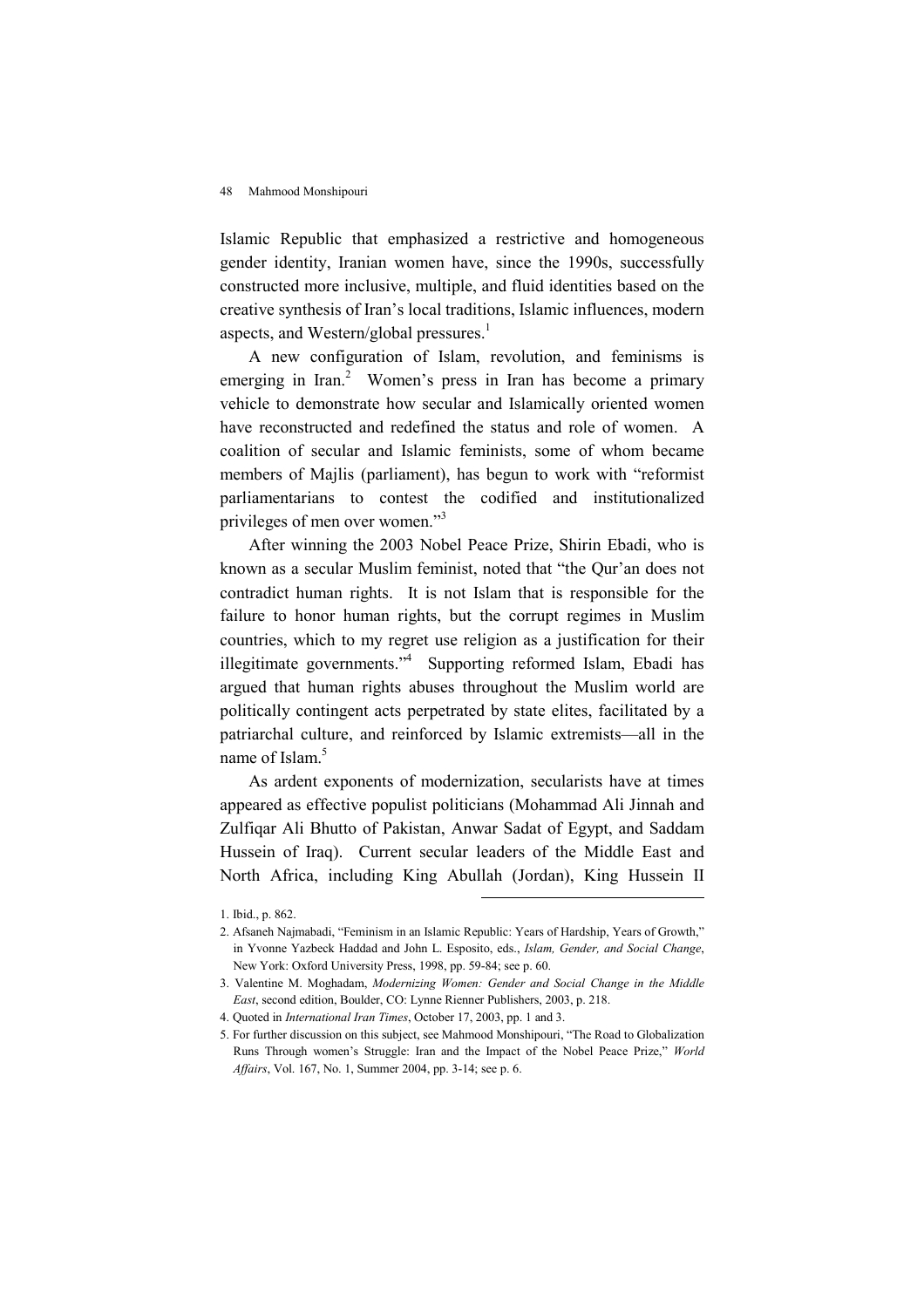(Morocco), Ben Ali (Tunisia), Qaddafi (Libya), Mubarak (Egypt), and Musharraf (Pakistan), are similar in some ways and different in others. With the exception of Iran (since the 1979 Islamic Revolution), Sudan (under the Bashir/Turabi alliance), and Afghanistan (under the Taliban), the Muslim world is ruled by secular regimes.

# Muslims in the West

During the long process of modernization and secularization since the sixteenth and seventeenth centuries, Europe defined Islam as "the other," with the latter having a reputation for embracing fanatic and militant ideologies. The image of Islam has been distorted in the Western world: "The view of Islam as a faith that made no separation between religion and politics deepened its image as fundamentalist, dangerous and backward."<sup>1</sup> Furthermore, as one observer reminds us, "most European countries do not officially recognize Islam as the second largest religion in Europe. It follows that Islamic communities cannot enjoy many of their civil and religious rights."<sup>2</sup>

Much has been made of the issue of women's dress in Europe. In both England and France, headscarves were seen as posing a threat to these countries' cultural pluralism and multiculturalism. In England, the negative responses to the female Islamic headscarves in the schools have been justified in the name of maintaining a homogeneous social image, while at the same time claiming that *hijab* emphasized women's inferior status in Islam and was antithetical to the idea of gender equality.<sup>3</sup> In France, where the expression of Muslim or Arab identity was deemed a regressive tendency and thus inhospitable to the continuing process of national integration, such resistance finally culminated in the passage of a new law banning the veil in public schools in February 2004.<sup>4</sup>

Furthermore, Muslim immigrants in European countries are seen in a wide variety of ways. Terrorist attacks by radical Muslims are

<sup>1.</sup> Ghada Hashem Talhami, "European, Muslim and Female," Middle East Policy, Vol. XI, No.2, Summer 2004, pp. 152-168; see p. 154.

<sup>2.</sup> Sami Al-Khazendar, "The Political Obstacles Encountering the Euro-Muslim Coexistence," Alternatives: Turkish Journal of International Relations, Vol. 3, No. 2 and 3, Summer and Fall 2004, pp. 67-97; see p. 81.

<sup>3.</sup> Ghada Hashem Talhami, "European Muslim and Female," op. cit., p. 163.

<sup>4.</sup> Ibid., pp. 163-167.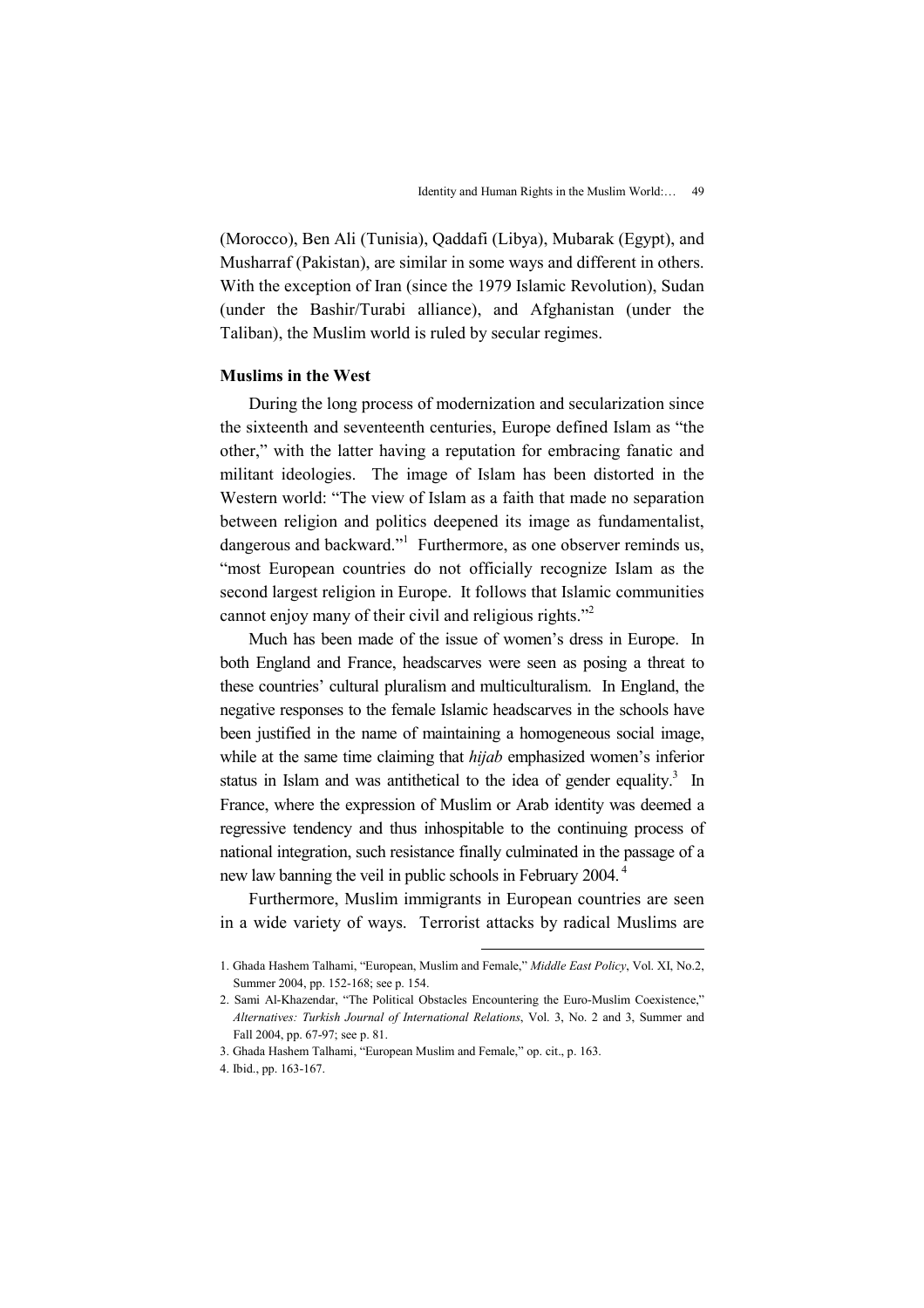taken as substantiating negative stereotypes about Islam and all Muslims. The coming of family members to join their relatives in France is viewed as a drain on public resources and social services.<sup>1</sup> Human rights are not fully observed in some parts of Europe, given persistent racial violence against those identified as foreign and continuous discriminatory policy action against them. The differences in the treatment of "natives" and "migrants," to the extent that they relate to gaining access to and enjoying a full range of civil rights, represent yet another hurdle to achieving equal rights.<sup>2</sup> Under such circumstances, the transnational flow of labor in the globalizing economy is bound to generate discourses that further substantiate the proposition that "one's identity and position matter to one's proper claims to rights."<sup>3</sup>

Some observers provide a contrasting view of the West's expanding Muslim population. They argue that the increasing presence of Islam in the West may accelerate a process similar to the Christian Reformation. Western Islam is likely to become more "secularized." Over time, Muslim communities in the West may develop a substantial influence on secularization and minority rights in the Middle East itself.<sup>4</sup> Muslims in the West may promote certain socially conservative Islamic values that are not necessarily inconsistent with mainstream, conservative values of Westerners, such as promoting family values, restricting abortion rights, castigating sex and violence in the movie industry, and maintaining drug-free communities.<sup>5</sup>

As Islam becomes domesticated in the West, especially in North America, it will inexorably take on many aspects of Western culture and society in the process. Islam's inherent capacity to invent and

<sup>1.</sup> Abdullahi An-Na'im, "Human Rights and Islamic Identity in France and Uzbekistan: Mediation of the Local and Global," Occasional Paper, Claus M. Halle Institute for Global Learning, Emory Law School, Atlanta, Georgia, pp. 3-44; see p. 15.

<sup>2.</sup> Kristen Hill Maher, "Who Has a Right to Rights? Citizenship's Exclusion in an Age of Migration," in Alison Brysk, Globalization and Human Rights, Berkeley: University of California Press, 2002, pp. 19-43; see p. 25.

<sup>3.</sup> Ibid., pp. 37-38.

<sup>4.</sup> Graham E. Fuller and Ian O. Lesser, A Sense of Siege: The Geopolitics of Islam and the West, Boulder, CO: Westview Press, 1995, pp. 88-95.

<sup>5.</sup> Mahmood Monshipouri, "The West's Modern Encounter with Islam: From Discourse to Reality," Journal of Church and State, Vol. 40, No. 1, Winter 1998, pp. 25-56; see p. 38.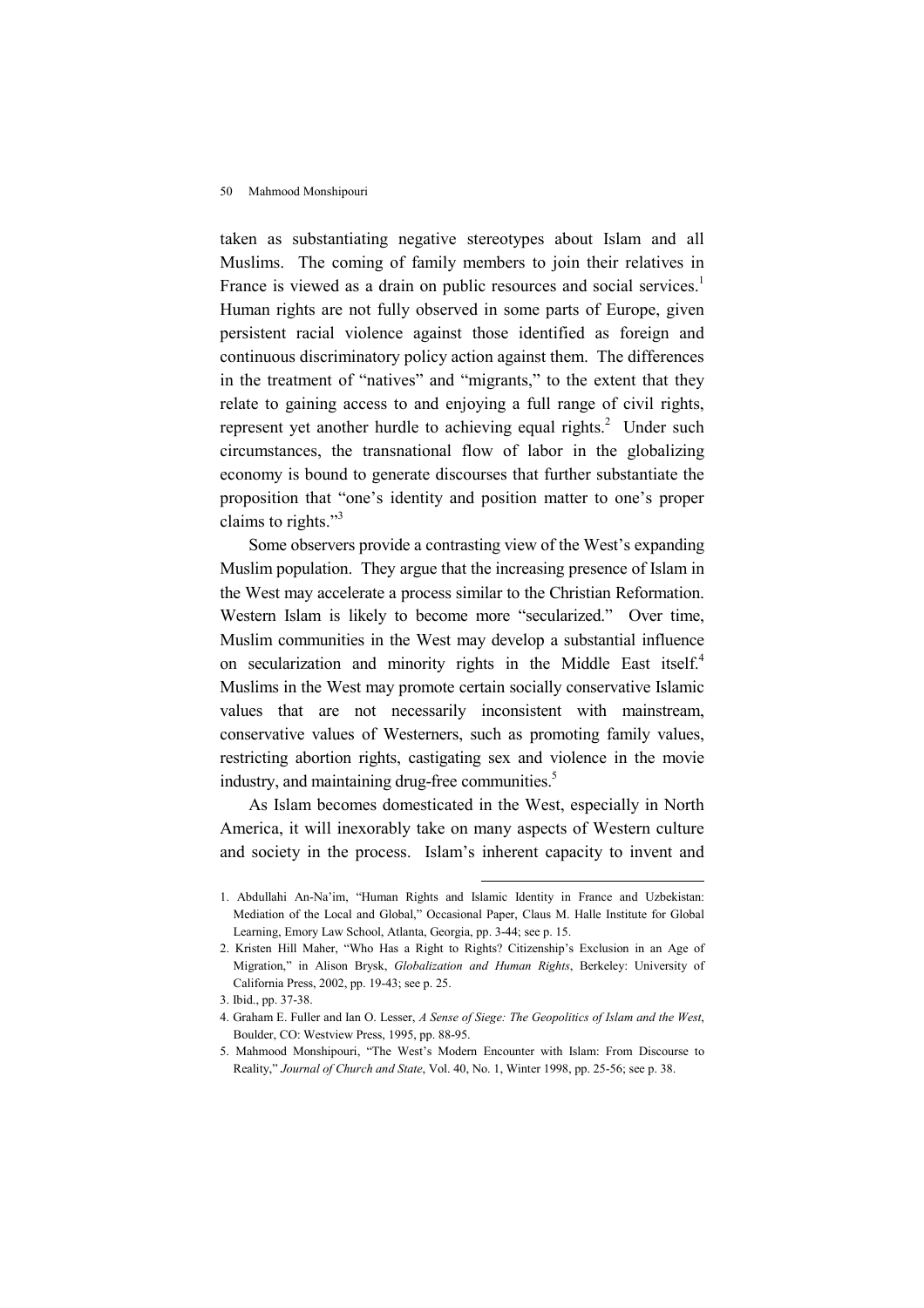reinvent its traditions as well as to alter and be changed by various cultures and societies cannot be underestimated.<sup>1</sup> This is, in Frederick M. Denny's words, "a great advantage in parts of the world that are highly secularized and lukewarm if not indifferent or even hostile to religion. Muslims can freely call their fellow humans to Islam in a great variety of ways…, especially in the West."<sup>2</sup>

Still another view holds that an Islamic presence in the Western world on a significant scale may begin to reverse the wheels of the perceived cultural homogenization: "Values will begin to mix, tastes compete, and perspectives intermingle, as a new moral calculus evolves on the world scene."<sup>3</sup> In the fluid postmodern age, individuals can no longer escape multiple and overlapping identities. One can be both a devout Muslim and a loyal citizen of a non-Muslim country. Such eclecticism, which reinforces tolerance of others, lessens the likelihood of cultural confrontation. Islamic doctrine has always encouraged global participation.

Aside from the phenomenon of multiple identities, a new style of assimilationism has, since the early 1990s, emerged among many Muslim minority communities: integration without full assimilation.<sup>4</sup> The alarm caused by extremism, such as the bombing of the World Trade Center in New York and the September 11, 2001 attacks in the New York and Washington, D.C., has obscured the fact that most Muslim communities in the West are strongly adaptationist in style.<sup>5</sup>

Furthermore, the networks of associations among Muslims in some European countries, such as France and Germany, have helped maintain and strengthen cross border feelings. Such overarching solidarity does not point necessarily to the existence of a unified and homogenous

<sup>1.</sup> Dale F. Eickelman and James Piscatori, Muslim Politics, Princeton, N.J.: Princeton University Press, 1996.

<sup>2.</sup> Frederick M. Denny, "Islam and the Muslim Community," in H. Byron Earhart, ed., Religious Traditions of the World: A Journey Through Africa, Mesoamerida, North America, Judaism, Christianity, Islam, Hinduism, Buddhism, China, and Japan, New York: Harper Collins, 1993, pp. 603-712; see p. 703.

<sup>3.</sup> Ali A. Mazrui, "Pretender to Universalism: Western Culture in a Globalizing Age," Global Dialogue, Vol. 3, No. 1, Winter 2001, pp. 33-45; see p. 38.

<sup>4.</sup> John Obert Voll, Islam: Continuity and Change in the Muslim World, Syracuse, New York: Syracuse University Press, 1994, p. 366.

<sup>5.</sup> Ibid.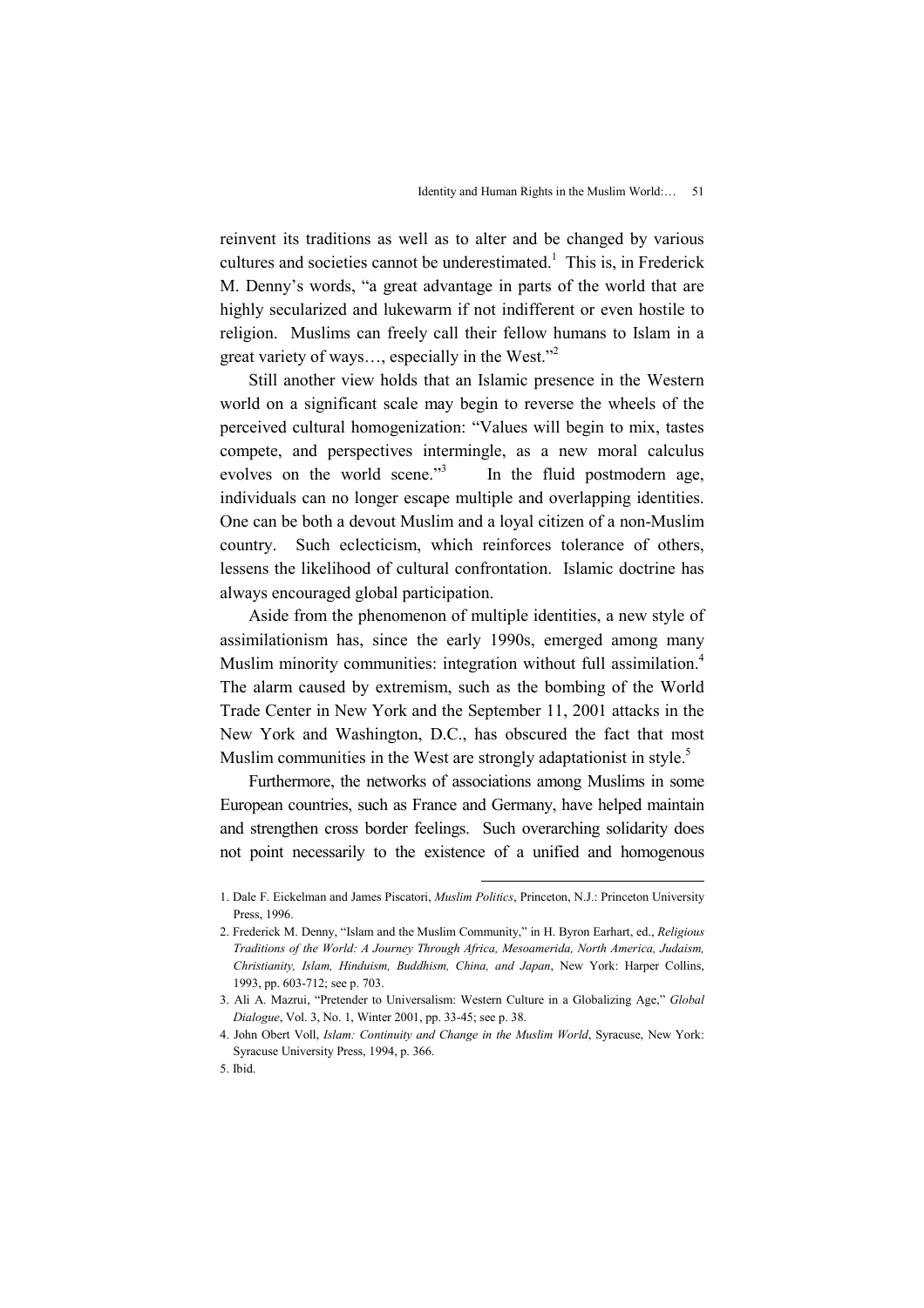Muslim network in Europe. "Islam in Europe," Valeri Amiraux notes, "is a complex series of entities, not a community. September 11, 2001, should prevent any temptation to confuse believers and activists."<sup>1</sup>

Undoubtedly Islam provides a unique locus of identity for Muslim immigrants by giving them a basic sense of meaning and selfhood.<sup>2</sup> The growth of pluralism in the West has facilitated the building of a Muslim distinctive religious and socio-cultural space. Caught between Islamic and Western cultures, that space is not eroded by pluralist social environments.<sup>3</sup> In short, while assimilation is resisted, integration is conceded by Western Muslims who wish to preclude the risk of losing their sense of identity.

The difficulties that Muslims face in terms of integration without the loss of identity are not unique to the Muslim minorities in the West; they are typical among minorities throughout the world. Today, at least one-third of Muslims live in minority situations and represent a broad range of understandings of Islam.<sup>4</sup> This situation demands intra-Muslim ecumenism and the necessity of promoting interreligious ties with other faith communities.

The key here is the principle of reciprocity in the freedom of religious expression and movement. It is just as important to note that Christians and Muslims collaborate on many global problems such as international trade, poverty, hunger, starvation, migration, refugees, ecological and environmental issues, and the dangers of spread of weapons of mass destruction and deadly diseases like AIDS. It is no longer plausible to perceive of Christian-Muslim relations in terms of relations between Islam and the West, because today the centers of Christianity and Islam have shifted to Africa, Asia, and the Americas, and the fluid nature of modern society has led to a retreat from geographic separation.<sup>5</sup>

<sup>1.</sup> Valerie Amiraux, "Restructuring Political Islam: Transnational Belonging and Muslims in France and Germany," in Azza Karam, ed., Transnational Political Islam: Religion, Ideology and Power, London: Pluto Press, 2004, pp. 28-58; see p. 49.

<sup>2.</sup> Mustafa Malik, "Muslims Pluralize the West, Resist Assimilation," Middle East Policy, Vol. XI, No. 1, Spring 2004, pp. 70-83; see p. 72.

<sup>3.</sup> Ibid., pp. 79-81.

<sup>4.</sup> Khurshid Ahmad, "Islam and the West: Confrontation or Cooperation?" The Muslim World, Vol. 85, No. 1-2, January-April 1995, pp. 63-81; see pp. 74-81.

<sup>5.</sup> Bert F. Breiner and Christen W. Troll, "Christianity and Islam," in John L. Esposito, ed., The Oxford Encyclopedia of the Modern Islamic World, Oxford: Oxford University Press, 1995, Vol. 1, pp. 280-286.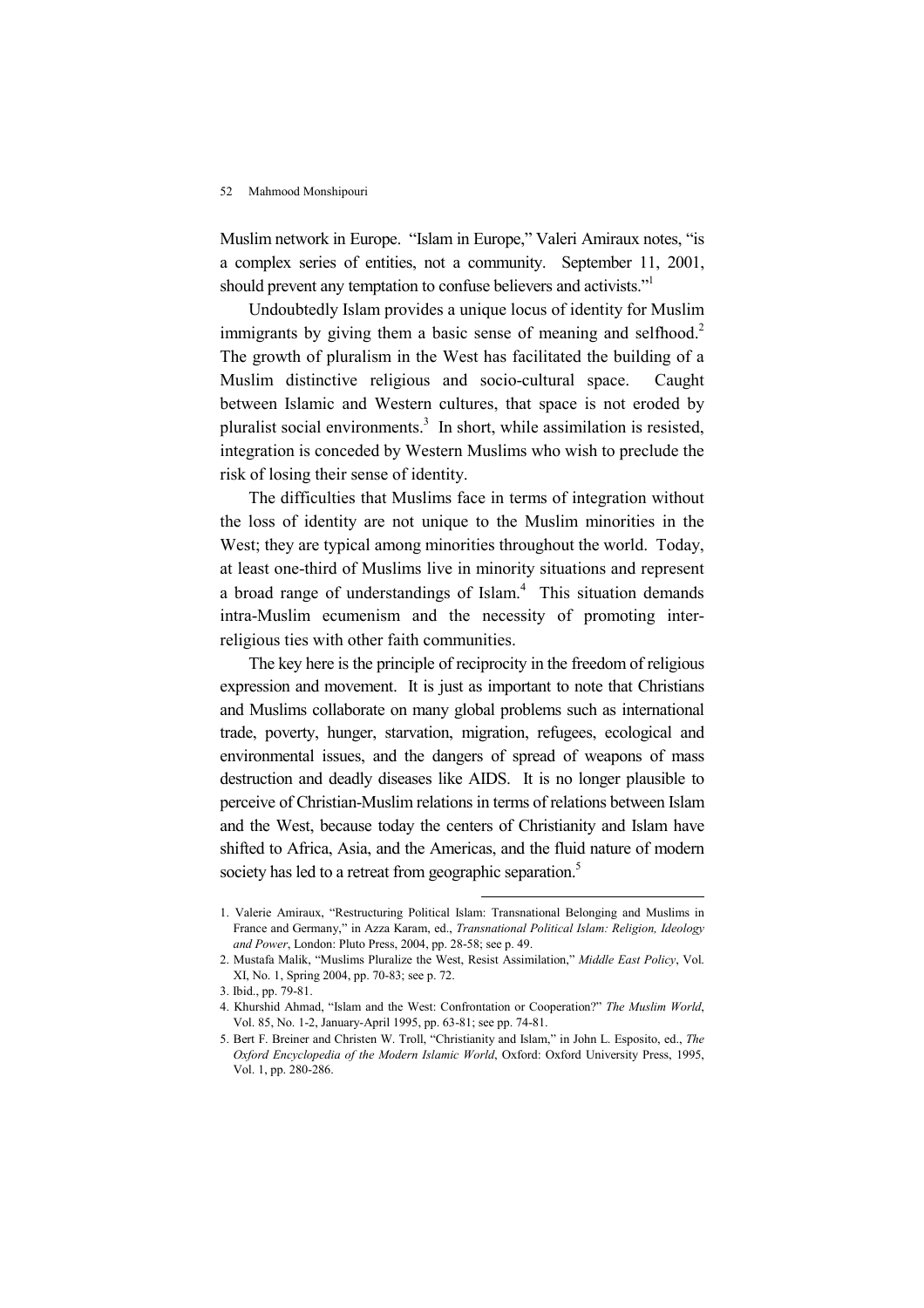## Cyber Communications and Muslim Communities

The unprecedented access of Muslims to sources of information and knowledge in the global age has contributed to a wide variety of debates and exchanges about civil society, the rule of law, and democratization. This has created a religious public sphere in which all Muslims could participate. At the same time, many Islamic groups and parties have set up websites, like the Ikwan al-Muslimeen (Muslim Brotherhood) in Egypt, the Jama'at-e Islami in Pakistan, the Islamic Movement in Palestine (Hamas), and the Hizbollah in Lebanon, illustrating how Muslims are using technology for creating a virtual pluralistic community.

This so-called ummah that Islamists are promoting is a transnational one, or even a virtual one, through the Internet. Islamists who once pushed for the creation of an Islamic state—so the argument runs—have given way to neofundamentalists who tend to concentrate on individuals and shun purely political issues.<sup>1</sup>

The claim that the increased information and knowledge about Islam on the Net has resulted in the formation of a virtual community of Muslims is well documented. This claim nevertheless fails to address how would such a global electronic web of people, ideas, and interaction on the Internet, which is unrestricted by the borders of the geopolitical world, lead to or undermine the moral convergence with the rest of the world. Cyberspace could simultaneously intensify identity issues and those related to transnational ties and interests among varying individuals, groups, and communities.

Similarly, the central theoretical problem for the populist Islam is the absence of a clear link between cyberspace and consolidation and growth of Islam.<sup>2</sup> Although the Internet has accelerated pluralism in the Islamic community, largely in terms of the availability of information, its impact on the believers' minds is as yet unclear.<sup>3</sup> What is clear is that these cyber communications are affecting processes of identity formation,

<sup>1.</sup> Olivier Roy, Globalized Islam: A Search for a New Ummanh, New York: Columbia University Press, 2004.

<sup>2.</sup> Bahman Baktiar, "Cybermuslim and the Internet: Searching for Spiritual Harmony in Digital World," in M.S. Bahmanpour and H. Bashir, eds., Muslim Identity in the 21st Century: Challenges and Modernity, London: Institute of Islamic Studies, 2000, pp. 219-231; p. 221.

<sup>3.</sup> Ibid., p. 221.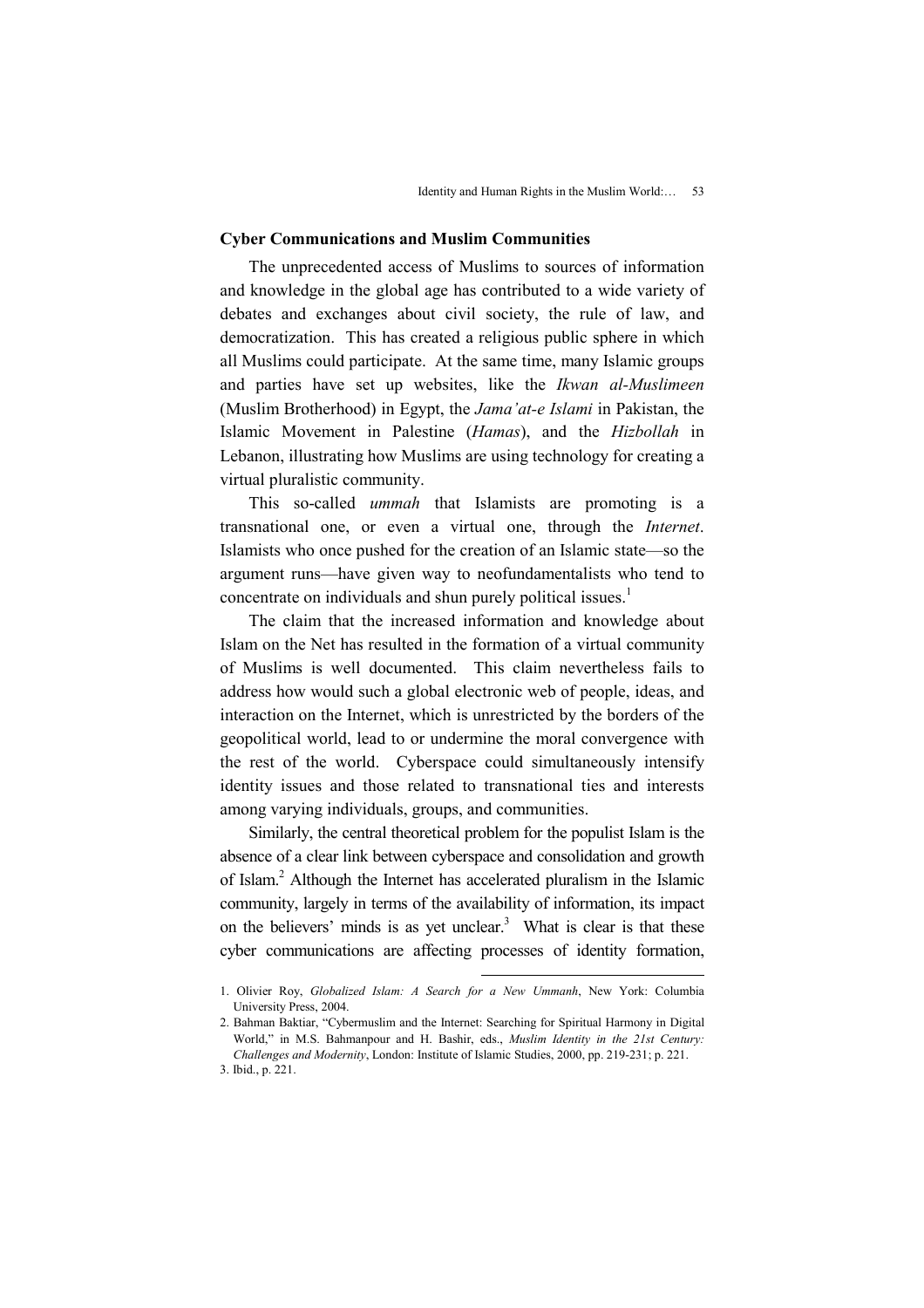demonstrating less coherence and correspondence with established institutionalized sources of information in the community.<sup>1</sup>

# Reshaping of the Human Rights Framework

In the 1980s and early 1990s, Muslims attempted to define their own Codex Islamicus for human rights by drafting the Cairo Declaration on Human Rights in Islam. Those efforts illustrate that Muslim states are in fact responding to intellectual pressures to modernize their human rights codex. But it does not suggest that Islam is transforming from a trans-statist to a sub-statist doctrine. For many Muslims, however, Islamic personal ethics represent a code of conduct they willingly undertake as an act of private worship.

There has also emerged an inward-looking view among some segments of the Muslim societies, including the media pundits, intellectuals, and business elite. $2$  Muslim societies' internal preoccupations are arguably far more significant in the long run than anti-Westernism.<sup>3</sup> Increasingly, Muslims have come to realize that the nature of state-society relations would have to undergo a drastic change were they to enjoy democratic rights and basic freedoms. All Muslim states have ratified at least one international human rights treaty. Over seventy percent of the members of the Organization of the Islamic Conference (OIC)—that is, forty of its fifty-six member states—have ratified both the International Covenant on Civil and Political Rights and the International Covenant on Economic and Social Rights.<sup>4</sup> With the exception of Somalia, all OIC member states

<sup>1.</sup> Ibid., p. 225.

<sup>2.</sup> Neil MacFarquhar, "Muslim Scholars Increasingly Debate Unholy War," The New York Times, December 10, 2004, pp. A1 and A12.

<sup>3.</sup> James Piscatori, "The Turmoil Within: The Struggle for the Future of the Islamic World," Foreign Affairs, Vol. 81, No. 3, May/June 2002, pp. 145-150; see p. 150.

<sup>4.</sup> The Organization of Islamic Conference includes: Afghanistan, Albania, Algeria, Azerbaijan, Bahrain, Bangladesh, Benin, Brunei-Darusalaam, Burkina Faso, Cameroon, Chad, Comoros, Cote d'Ivoire, Djibouti, Egypt. Gabon, Gambia, Guinea, Guinea-Bissau, Guyana, Indonesia, Iran, Iraq, Jordan, Kazakhstan, Kuwait, Kyrgyzstan, Lebanon, Libya, Malaysia, Maldives, Mali, Mauritania, Morocco, Mozambique, Niger, Nigeria, Oman, Pakistan, Palestine, Qatar, Saudi Arabia, Senegal, Sierra Leone, Somalia, Sudan, Surinam, Syria, Tajikistan, Togo, Tunisia, Turkey, Turkmenistan, Uganda, United Arab Emirates, Uzbekistan, and Yemen. Of these the following countries have yet to ratify CEDAW: Afghanistan, Bahrain, Iran, Mauritania, Qatar, Saudi Arabia, Somalia, Sudan, Syria, United Arab Emirates, and Palestine. For more details, see UNDP, Human Development Report 2000, New York: Oxford University Press, 2000, pp. 48-51.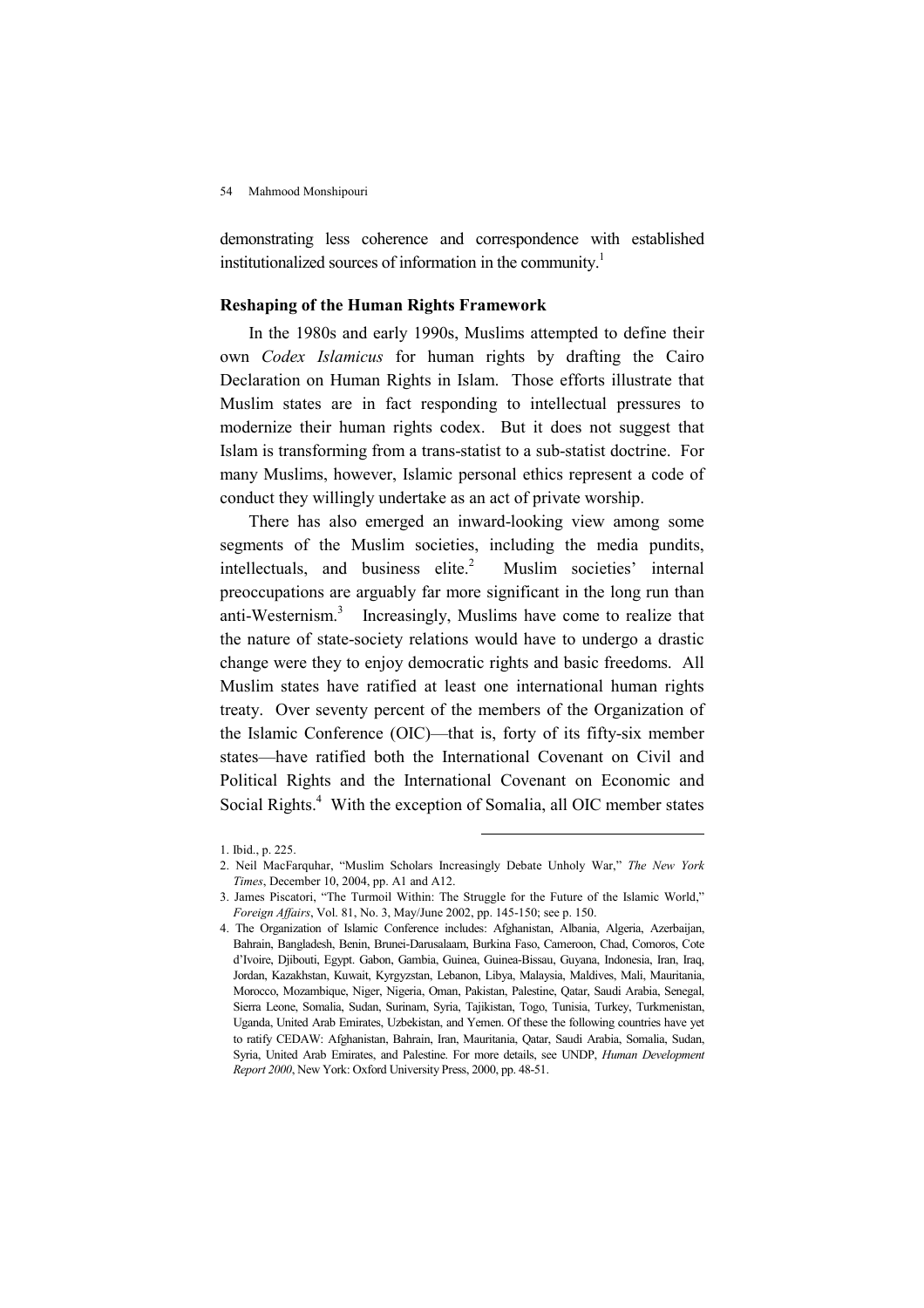have ratified the Convention on the Rights of the Child. The United States remains the only Western country that has refused to ratify the Convention on the Rights of the Child.

The Muslim world has, in defense of the downtrodden and the underprivileged, taken on the challenge of addressing structural causes of injustice by acknowledging that human rights are not solely confined to civil-political rights. The achievement of economic, social, and cultural rights (especially "the right to development") must be regarded as an important component of safeguarding human rights. The Muslim world has rightfully pointed to the fact those economic rights proclaimed in the Universal Declaration of Human Rights, especially Articles 25-1 ("everyone has the right to a standard of living adequate for the health and well-being of himself and his family, including food, clothing, housing, and medical care") and Article 28 ("everyone is entitled to a social and international order in which the rights and freedoms set forth in this Declaration can be fully realized") cannot be fulfilled for the vast majority of inhabitants of the Third World living in abject poverty in view of the current unjust international economic order.

To avoid abstract and false universalism and Western hegemony under the globalization rubric, the Muslim world's participation in the rights-creation process is imperative. The articulation of a "right of civilizational participation" is integral to the normative reconstruction of a legitimate world order based on cultural identity, difference, and self-definition.<sup>1</sup> This reconstruction can and should be achieved not at the expense of fundamental freedoms, including civil-political rights as well as economic and social rights. Rather, what is needed is a rethinking of the Western human rights framework that recognizes diversity of cultures while conferring and protecting individual and collective identity. The right to one's identity must be safeguarded within the framework of the right to cultural self-determination.

Claims of universality of human rights need to be negotiated within the international discourse with a view toward building a consensus among different civilizations. The neglect of civilizational participation for Islam has produced a series of partially deformed institutions,

<sup>1.</sup> Richard A. Falk, Human Rights Horizons: The Pursuit of Justice in a Globalizing World, op. cit., pp. 152 -163.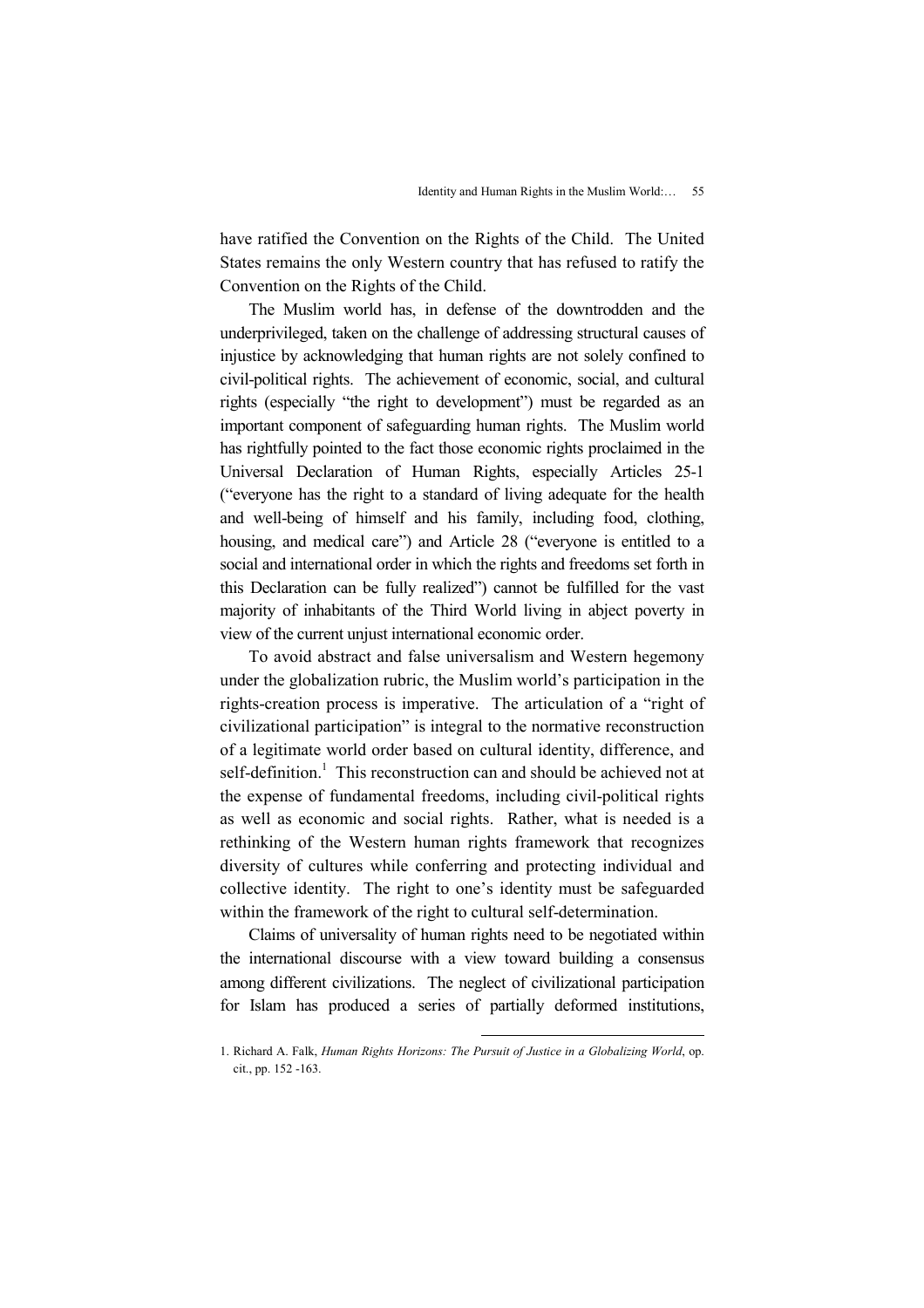practices, and perceptions. There is also a wide range of intracivilizational differences in Islam that need to be democratically and nonviolently negotiated as part of constructing a human rights paradigm.<sup>1</sup>

The participation of different civilizations in the formation of human rights norms is both desirable and necessary. Cultural differences must be negotiated "as part of an effort to create a world in which all people should be free to deliberate, develop, and choose values to help them live more equitable and fulfilling lives."<sup>2</sup> The present mentality that sets the universal against culture must be discarded. Andrew J. Nathan questions the universal forms of rationality and the manner in which such notion of rationality tends to undermine culturally particular values. Nathan argues that it is a fallacy to argue that whatever is culturally valued cannot be conceived of as universal. It is important to realize, Nathan continues, that all social facts and all values are culturally situated. Such recognition would dissolve the dilemma between the universal and culture and "might open new prospects not only for the human rights debate but for the study of culture more generally."<sup>3</sup>

While Western scholars view human rights as liberating ideas and tools, some Muslim analysts regard the human rights movement as a post-colonial tool of cultural imperialism. Enlightenment philosophers began with the individual and his/her sense of experience as a core value, thus privileging the individual over the community. Muslim philosophers, in contrast, began with the nature of community as a core unit of analysis. The Islamic principles, which emphasize a communitarian view of human rights, accord priorities to the rights of state, society, and collective identities/interests over individual rights.<sup>4</sup> Given these cultural and contextual differences, and given the existing inequality of power, wealth, and levels of economic development in the world, the real question becomes: how are we to foster a global consensus on international human rights? One viewpoint holds that a cross-cultural dialogue may indeed be essential for "mitigating differentials in power

<sup>1.</sup> Ibid., p. 149.

<sup>2.</sup> Lynda S. Bell, Andrew J. Nathan, and Ilan Peleg, "Culture and Human Rights," in Lynda S. Bell, Andrew J. Nathan, and Ilan Peleg, Negotiating Culture and Human Rights, New York: Columbia University Press, 2001, pp. 3-20; see p. 12.

<sup>3.</sup> Ibid., p. 19

<sup>4.</sup> Maimul Ahsan Khan, op. cit., p. 117.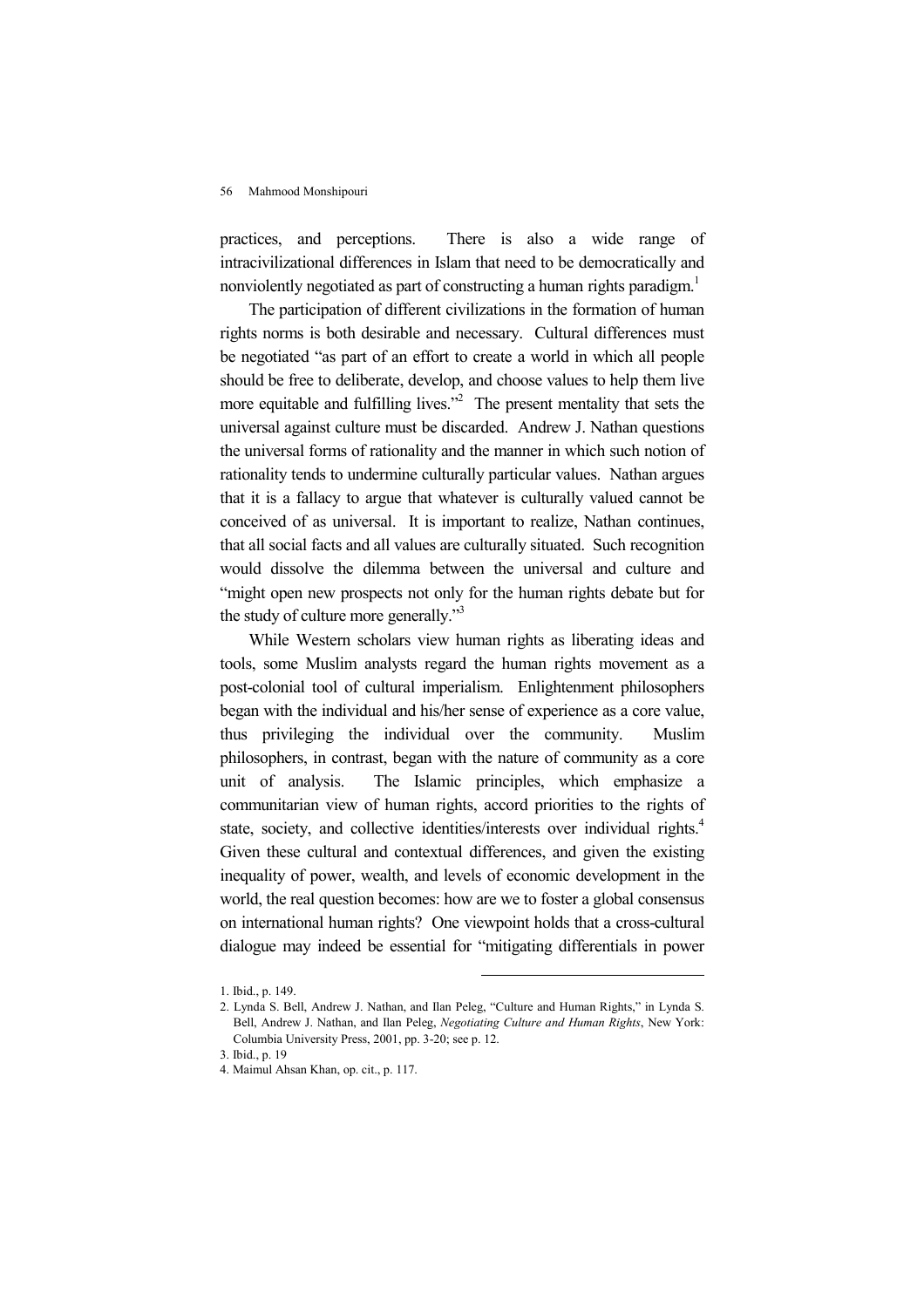relations in the present context of economic and technological globalization."<sup>1</sup> This observation, however, admits that until such differentials in the global power structure and levels of economic development are properly redressed, it is hard to imagine how meaningful progress toward building such a consensus is practical and sustainable.

# Toward an Intercultural Dialogue

Globalization has reinforced different, and sometimes contradictory, processes and trends. Globalization has given rise to the global flows of information, trade, and ideas on the one hand and it has revitalized religious and cultural identity (both individually and collectively) on the other. As a process, however, it has left unanswered the extent to which people living in a globalizing world would empathize with the culture of "the other."

The permeation of rights discourse in the Muslim world, made possible largely by increasing international communications and mass education, has opened up an enormous rhetorical as well as institutional space for many Muslims who hope to reconcile their cultures and faith with universalism.<sup>2</sup> At the same time, the expansion of self-awareness and civilizational identity has reinforced a return to Islamist rights talk. That is, Islamic identity has been reasserted through activities aimed at protecting and promoting human rights within the Muslim world.

As globalization has intensified, concerns have been raised over whether Muslim countries will lose the ability to control their own economies, their status in the global distribution of power, and, most importantly, their cultural assets. The ways in which identity and rights intersect will become increasingly crucial to the discourse of universal human rights in coming years. Our fourfold typology of Muslim viewpoints might provide some answers, albeit tentative, to the question of whether or not the human rights paradigm has gained in legitimacy throughout the Muslim world.

<sup>1.</sup> Abdullahi An-Na'im, "Human Rights and Islamic Identity in France and Uzbekistan: Mediation of the Local and Global," Occasional Paper, Claus M. Halle Institute for Global Learning, Emory Law School, Atlanta, Georgia, pp. 3-44; see pp. 6-7.

<sup>2.</sup> Charles Kurzman, "The Globalization of Rights in Islamic Discourse," in Ali Mohammadi, ed., Islam Encountering Globalization, pp. 131-155.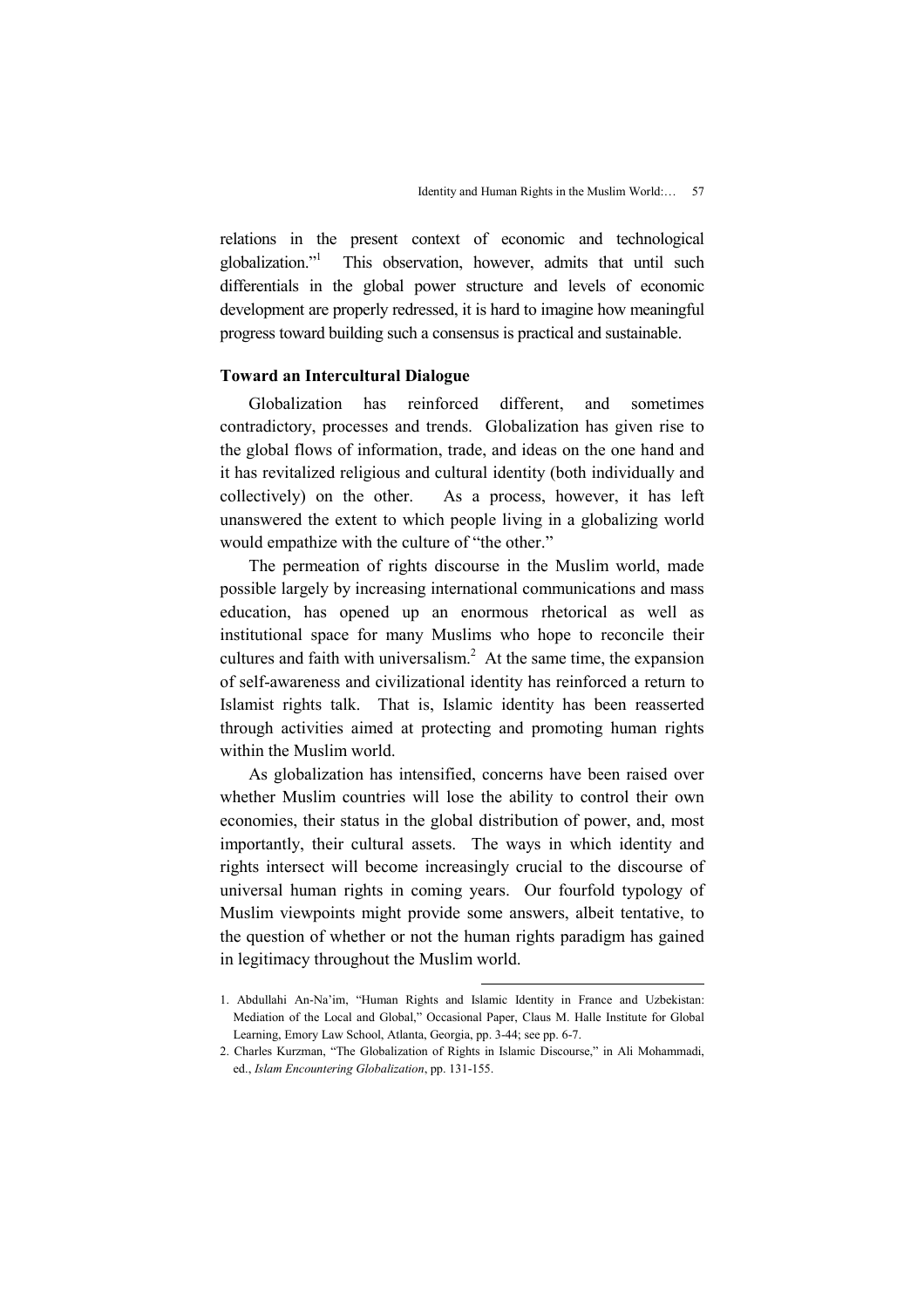This study has also argued that the exclusion of the Muslim world from participating in the human rights discourse is untenable. It is possible and imperative to develop a set of non-ethnocentric universal values through argumentation.<sup>1</sup> It is also the case that participants in the intercultural dialogue must be open to internal and external legitimate criticisms. The willingness to critically reflect on one's own local culture and practices is of great importance to maintaining any sustainable intercultural dialogue. To accord the Muslim world a right of participation based on civilizational identity is equally central to constructing universally valid human rights.

 Establishing a human rights framework, which is not only visible in the actual practices of the states but also is reflective of cultural/moral diversity, is a good place to start the intercultural dialogue. The diversity of Muslim countries and Islamism must also be appreciated in any discussion of Islam's role in world affairs. The common good both of humanity as a whole and of the planet itself requires the renegotiation of principles and procedures between and among cultures and civilizations that constitute the global civil society. This renegotiation is premised on the idea that global inclusiveness recognizes universal norms while allowing for cultural distinctiveness.<sup>2</sup>

The task of expanding the dialogue between the Muslim and Western worlds must be a mutual one. The Muslim world's archaic and unfit traditions and laws (such as stoning to death in the case of adultery, amputation for theft, and proscribing apostasy in situations of voluntary renunciations of one's religious faith) must be discarded. Similarly, the Western world's normative hegemony and cultural intrusions into Muslim countries' local circumstances must be discontinued. Western countries have failed to demonstrate consistent acceptance of collective/group rights as well as economic, social, and cultural rights (e.g., the right to education, employment, adequate standard of living, etc.). Their policymakers have thus far shied away from providing any concrete definition and implementation processes by which such human

<sup>1.</sup> Bhikhu Parekh, "Non-Ethnocentric Universalism," in Tim Dunne and Nicholas J. Wheeler, Human Rights in Global Politics, Cambridge: Cambridge University Press, 1999, pp. 128- 159; see p. 158.

<sup>2.</sup> R. Dean Peterson, Delores F. Wunder, and Harlan L. Mueller, Social Problems: Globalization in the Twenty-First Century, Upper Saddle River, NJ: The Prentice Hall, 1999, p. 69.